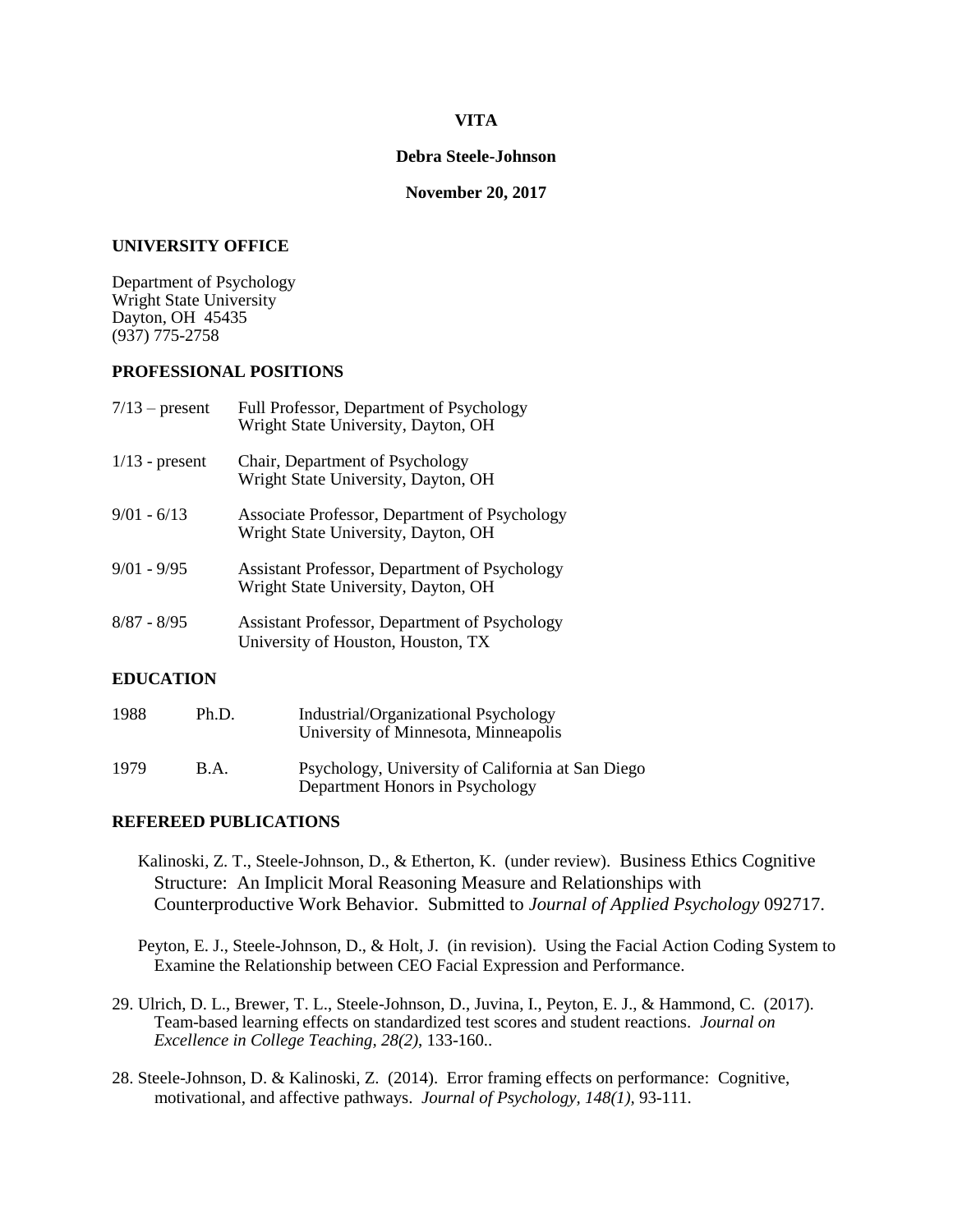- 27. Flach, J. M., Steele-Johnson, D., Shalin, V. L., & Hamilton, G. (2014). Coordination and control in emergency response. Invited chapter, submitted to *Handbook of emergency response: A human factors and systems engineering approach.* New York, NY: CRC Press. pp. 531-546.
- 26. Kalinoski, Z., Steele-Johnson, D., Peyton, E. J., Leas, K. A., Steinke, J., & Bowling, N. A. (2013). A meta-analytic evaluation of diversity training outcomes. *Journal of Organizational Behavior, 34,* 1076-1104.
- 25. Steele-Johnson, D. & Leas, K. A. (2013). Importance of race, gender, and personality in predicting academic performance. *Journal of Applied Social Psychology, 43,* 1736-1744.
- 24. Steele-Johnson, D., Narayan, A., & Steinke, J. (2013). Academic attitudes and their antecedents. *Journal of Applied Social Psychology, 43,* 498-506*.*
- 23. Narayan, A.., Steele-Johnson, D., & Stokes, C. (2012). Individual and relational self-concepts in a team context: Effects on task perceptions, trust, intrinsic motivation, and satisfaction. *Team Performance Management: An International Journal, 18(5/6),* 236-255.
- 22. Steele-Johnson, D., Steinke, J., & Kalinoski, Z. (2011). Cognitive ability and objective and subjective task complexity: Unique and differential effects on performance, self-efficacy, and cognitive appraisals. *Journal of Organizational Psychology, 11(1),* 73-86.
- 21. Steele-Johnson, D., Narayan, A., Delgado, K. M., & Cole, P. A. (2010). Pre-training influences and readiness to change dimensions: A focus on static versus dynamic issues. *Journal of Applied Behavioral Sciences*, *46(2)*, 245-274.
- 20. Delise, L. A., Gorman, C. A., Brooks, A. M., Rentsch, J. R., & Steele-Johnson, D. (2010). The effects of team training on team outcomes: A meta-analysis. *Performance Improvement Quarterly, 22(4),* 53-80.
- 19. Steele-Johnson, D., Heintz, P. Jr., and Miller, C. E. (2008). Examining Situationally-Induced State Goal Orientation Effects: A Two-Dimensional Conceptualization. *Journal of Applied Social Psychology, 38,* 334-365*.*
- 18. Klein, H.A. & Steele-Johnson, D. (2007). Preparing for multinational collaboration: From the laboratory to the field. In R. R. Hoffman (Ed.), *Expertise out of context: Proceedings of the Sixth International Conference on Naturalistic Decision Making.* Mahwah, NJ: Erlbaum.
- 17. Mangos, P. M., Steele-Johnson, D., LaHuis, D., & White, E. D. (2007). A Multiple-Task Measurement Framework for Assessing Maximum-Typical Performance. *Human Performance, 20,* 241-258.
- 16. Narayan, A. & Steele-Johnson, D. (2007). Relationships between prior experience with training, gender, goal orientation, and training attitudes. *International Journal of Training and Development, 11,* 166-180*.*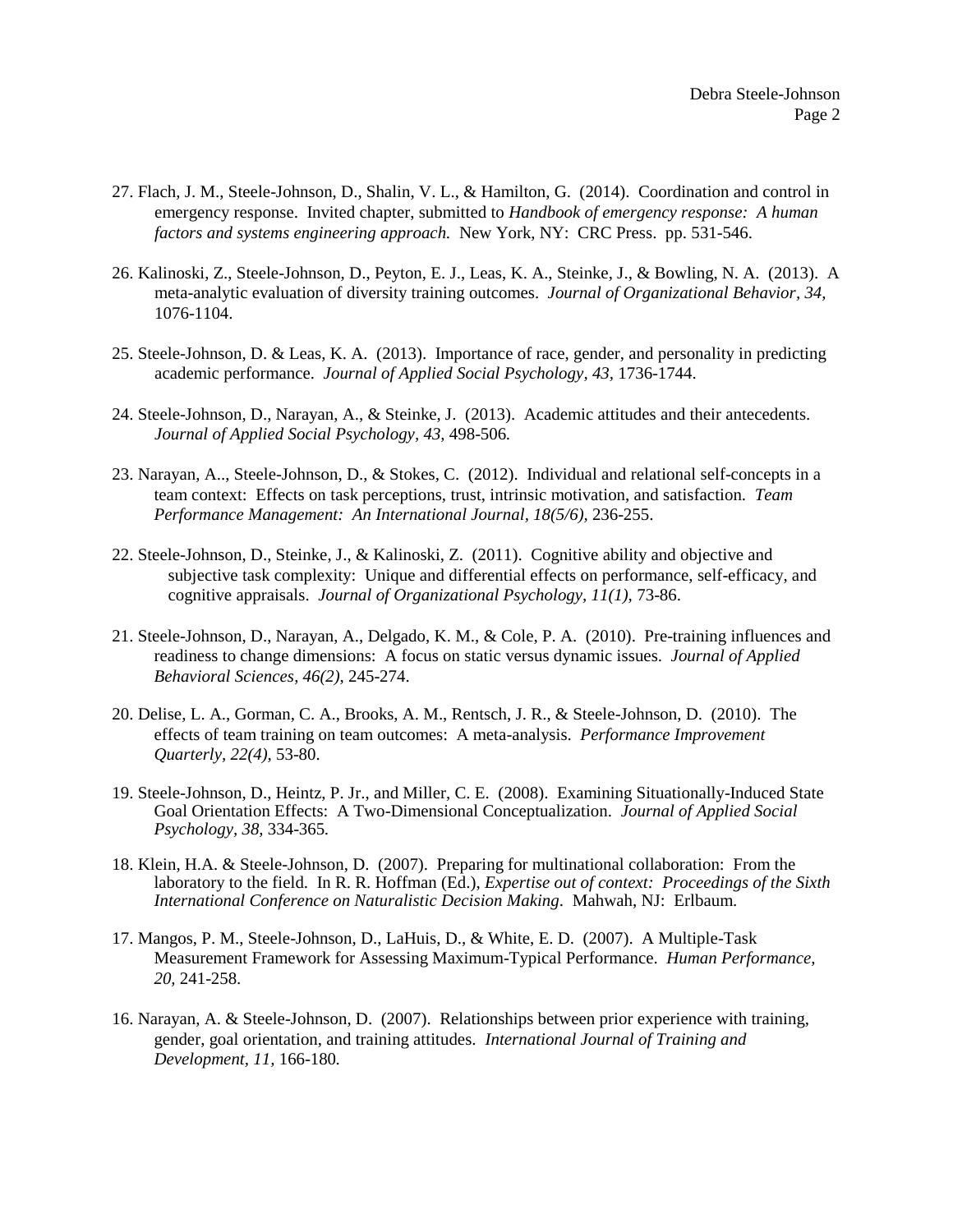- 15. Narayan, A., Steele-Johnson, D., Delgado, K. M., & Cole, P. A. (2007). Differential effects of pretraining influences on readiness to change. *Journal of Psychology¸141*, 47-60.
- 14. Stokes, C. K., Steele-Johnson, D., & Narayan, A. (2007). Gender composition of teams: Effects of competition. *Team Performance Management: An International Journal, 13,* 160-171.
- 13. Palumbo, M. V., Miller, C. E., Shalin, V. L., Steele-Johnson, D. (2005). The impact of job knowledge in the cognitive ability – performance relationships. *Applied Human Resource Management Research, 10(1),* 13-20.
- 12. Heintz, P., Jr., & Steele-Johnson, D. (2004). Clarifying the conceptual definitions of goal orientation dimensions: Competence, control, and evaluation. *Journal of Organizational Analysis, 12,* 5-20*.*
- 11. Mangos, P. & Steele-Johnson, D. (2001). Influence of subjective task complexity on goal orientation effects on performance. *Human Performance, 14,* 169-186.
- 10. Steele-Johnson, D., Osburn, H. G., & Pieper, K. F. (2000). Existence of dynamic criteria: Features of a theoretical framework. *International Journal of Selection and Assessment 8,* 110-136.
- 9. Steele-Johnson, D., Beauregard, R., Hoover, P., & Schmidt, A. (2000). Goal orientation and task complexity effects on motivation, affect, and performance. *Journal of Applied Psychology, 85,* 724-738.
- 8. Steele-Johnson, D. & Hyde, B. G. (1997). Advanced technologies in training: Intelligent tutoring systems and virtual reality. In M. A. Quinones & A. Ehrenstein (Eds.), *Training for a Rapidly Changing Workplace: Applications of Psychological Research.* Washington, DC: American Psychological Association, 225-248.
- 7. Johnson, D. S., Turban, D. B., Pieper, K. F., & Ng, Y. M. (1996). Exploring the role of normativeand performance-based feedback in motivational processes. *Journal of Applied Social Psychology, 26,* 973-992.
- 6. Johnson, D. S. & Pieper, K. F. (1995). The Intelligent Tutoring System as a Training Intervention: Implementing ITS's in Industry. *Cybernetics & Systems: An International Journal, 26,* 681-695.
- 5. Johnson, D. S. (1994). Curtis Interest Scale. In D. J. Keyser & Sweetland, R. C. (Eds.), *Test Critiques (Vol. 10).* Austin, TX: Pro-Ed.
- 4. Eyring, J. D., Johnson, D. S., & Francis, D. J. (1993). A cross-level units of analysis approach to individual differences in skill acquisition. *Journal of Applied Psychology, 78,* 805-814.
- 3. Johnson, D. S., Perlow, R., & Pieper, K. F. (1993). Differences in task performance as a function of type of feedback: Learning-oriented versus performance-oriented feedback. *Journal of Applied Social Psychology, 23,* 303-320.
- 2. Johnson, D. S. and Kanfer, R. (1992). Goal-performance relations: The effects of initial task complexity and task practice. *Motivation and Emotion, 16,* 117-141.
- 1. Johnson, D. S. & Perlow, R. (1992). The impact of need for achievement components on goal commitment and performance. *Journal of Applied Social Psychology, 22,* 1711-1720.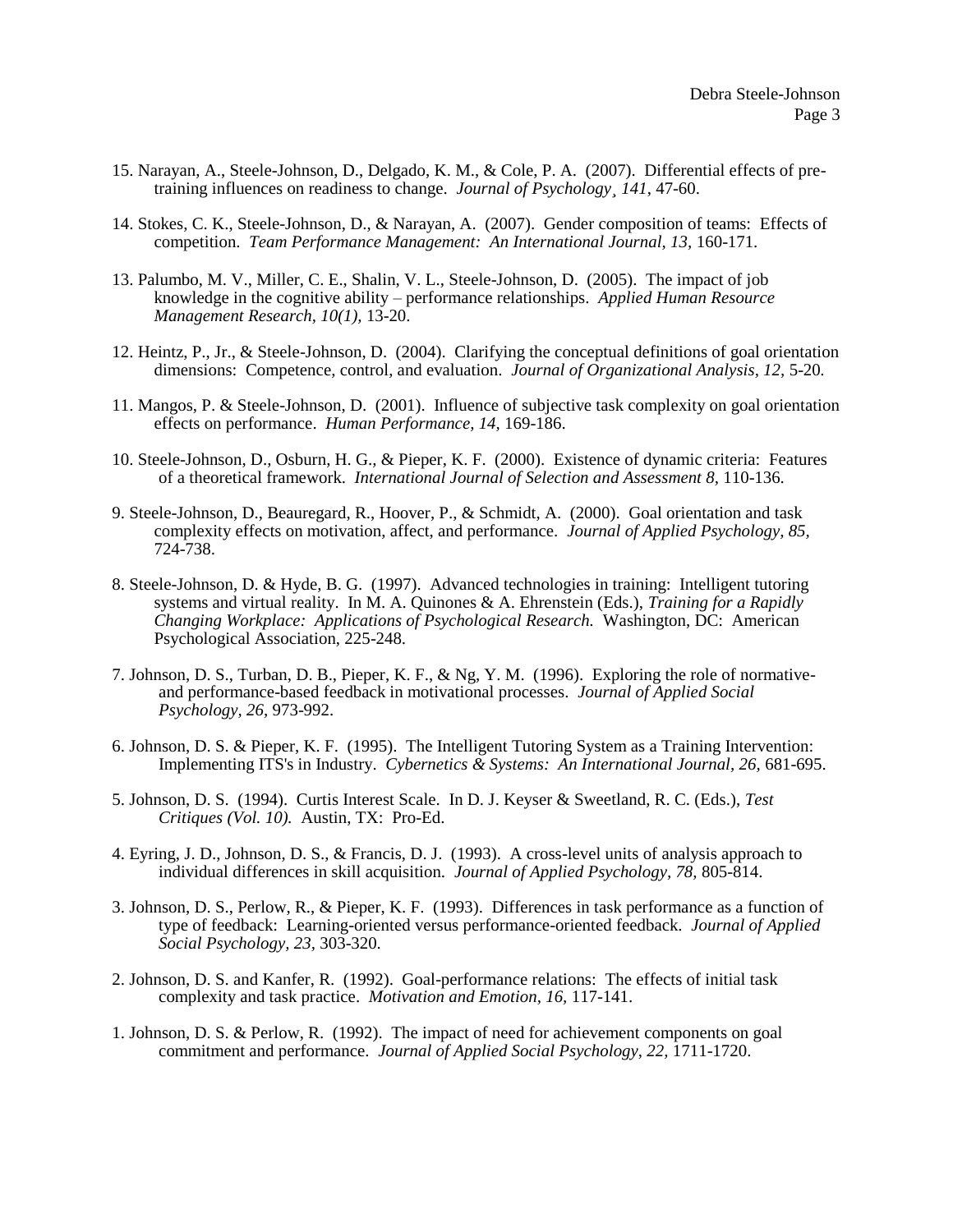## **OTHER PUBLICATIONS**

- Carter, D., Steele-Johnson, D. & Claflin, D. (2010). Exploring learning measures during training on a truck-dispatcher task. *Psi Chi Journal of Undergraduate Research, 15(2),* 50-59. (Accepted 12/09)
- Campion, J. E. & Johnson, D. S. (1995). Contemporary approaches to I/O Psychology. *Contemporary Psychology, 40,* 1003-1005.
- Johnson, D. S. & Campion, J. E. (1995). Diagnosing Management of Organizational Behavior. *Contemporary Psychology, 40,* 1006-1007.
- Jones, A. P., Glaman, J. G., & Johnson, D. S. (1993). Perceptions of a quality program and relationships with work perceptions and job attitudes. *Psychological Reports, 72,* 619-624. Invited submission.

### **SYMPOSIA AND PROFESSIONAL PRESENTATIONS (since 2000)**

- 113. Gore. T. J., Steele-Johnson, D., Etherton, K., & Wylds, K. R. (2017). *Approach and Avoid*  Motivation Interactions on Workplace Performance and Anxiety. Presented at the 29<sup>th</sup> Association for Psychological Science Annual Convention, Boston, May 2017.
- 112. Kelly, D. S., Steele-Johnson, D., Etherton, K., & Bashore, D. (2017). *Examination of the Key*  Components of Active Learning. Presented at the 29<sup>th</sup> Association for Psychological Science Annual Convention, Boston, May 2017.
- 111. Wylds, K. R., Steele-Johnson, D., Steinke, J. A., & Barnes, T. (Underreview). *Examination of the*  Key Components of Active Learning. Presented at the 29<sup>th</sup> Association for Psychological Science Annual Convention, Boston, May 2017.
- 110. Bashore, D., Steele-Johnson, D., Peyton, E. J., & Gore, T. J. (Under review). *Personality, Gender,*  and Shared Leadership. Presented at the 32<sup>nd</sup> Annual Meeting of the Society for Industrial and Organizational Psychology, Orlando, April 2017.
- 109. Gore, T. J., Peyton, E., Steele-Johnson, D., Wylds, K. R., & Kelly, D. S. (2016). *Beneficial Effects of Personality and Cooperation on Team-based Learning Perceptions.* Presented at the 28<sup>th</sup> Association for Psychological Science Annual Convention, Chicago, May 2016.
- 108. Gore, T. J., Steele-Johnson, D., & Peyton, E. J. (2016). *Leadership Behaviors and Individual and Team Performance in Classroom Teams.* In E. J. Peyton (Chair), Symposium: Considering Conflicts between Team and Individual Benefits. Presented at the 31<sup>st</sup> Annual Meeting of the Society for Industrial and Organizational Psychology, Anaheim, April 2016.
- 107. Kelly, D. S., Steinke, J. A., Steele-Johnson, D., Gore, T. J., & Wylds, K. R. (2016). *Optimism, Pessimism, Proactive Personality and Big Five Effects on Outcomes.* Presented at the 28<sup>th</sup> Association for Psychological Science Annual Convention, Chicago, May, 2016.
- 106. Steele-Johnson, D. (Panelist). (2016). *Resilience: Clarifying Conceptual Issues in Current Research, Panel Discussion, Chair: J. A. Steinke, Presented at the 31<sup>st</sup> Annual Meeting of the* Society for Industrial and Organizational Psychology, Anaheim, April 2016.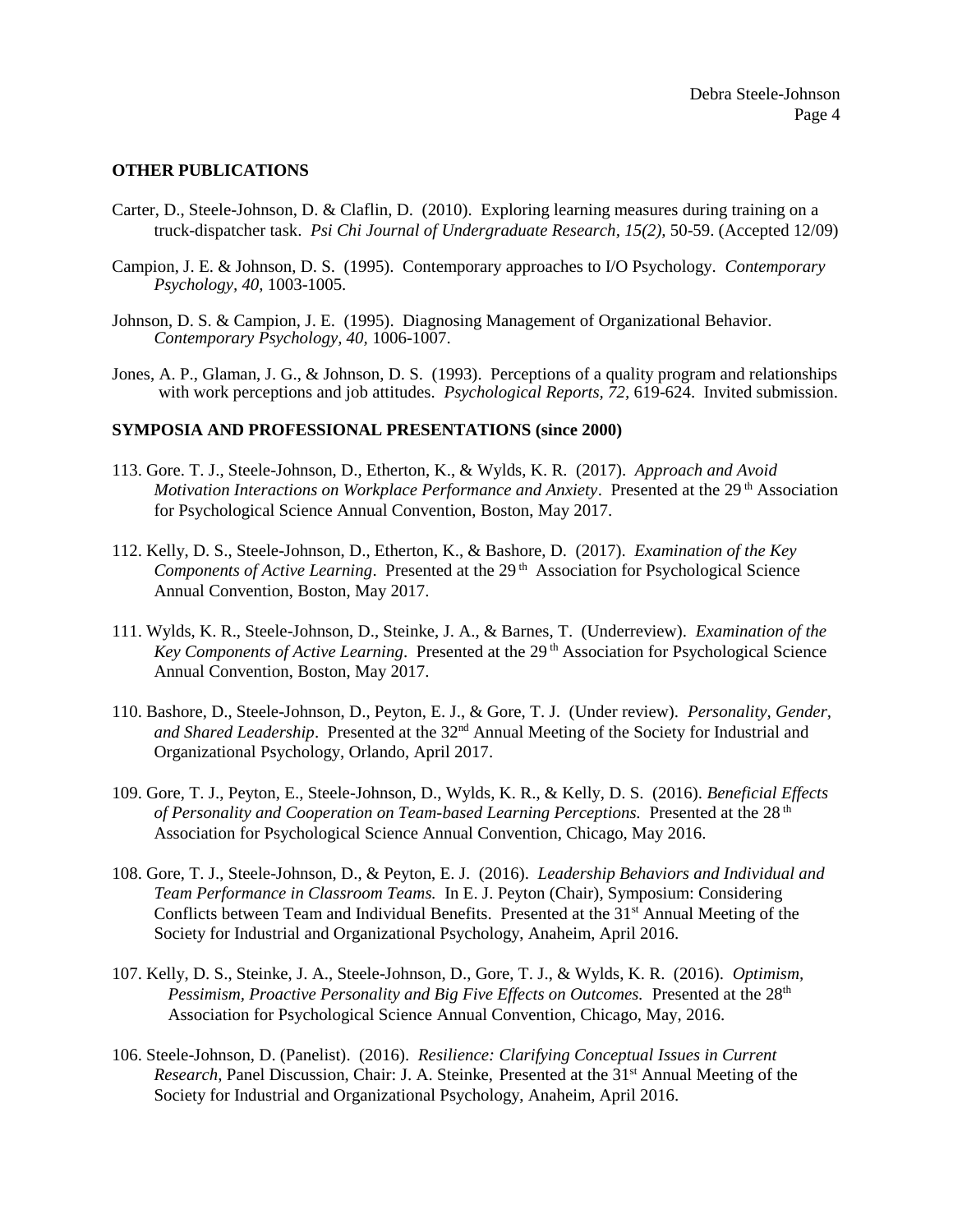- 105. Wylds, K., R., Steinke, J. A., Steele-Johnson, D., Kelly, D. S., & Gore, T. J. (2016). *Resilience as a Mediator of Grit on Satisfaction and Performance.* Presented at the 28<sup>th</sup> Association for Psychological Science Annual Convention, Chicago, May, 2016.
- 104. Gore, T. J., Steele-Johnson, D., Kelly, D. S. (2015). *Examining encouraging versus discouraging motivations in influencing self-efficacy and performance.* Presented at the 30<sup>th</sup> Annual Meeting of the Society for Industrial and Organizational Psychology, Philadelphia, April 2015.
- 103. Kalinoski, Z. T., Steele-Johnson, D., Steinke, J. A., & Drown, D. (2015). *Using self-set goals to compensate for low personal initiative.* Presented at the 30th Annual Meeting of the Society for Industrial and Organizational Psychology, Philadelphia, April 2015.
- 102. Kelly, D. S., Steele-Johnson, D., & Gore, T. J. (2015). *Supervisor organizational embodiment: New theoretical developments and examination of outcomes.* Presented at the 30<sup>th</sup> Annual Meeting of the Society for Industrial and Organizational Psychology, Philadelphia, April 2015.
- 101. Gore, T. J., Steele-Johnson, D., Kelly, D. S., Michael, B. D., & Steinke, J. A. (2014). *Differential*  effects of antecedents on effort and self-efficacy in classwork. Presented at the 122<sup>nd</sup> Annual Convention of the American Psychological Association, Washington, DC, August 2014.
- 100. Steinke, J., Steele-Johnson, D., Kelly, D. S., Peyton, E., & Kalinoski, Z. (2014). *Understanding conflict: Individual and team predictors.* Presented at the 122<sup>nd</sup> Annual Convention of the American Psychological Association, Washington, DC, August 2014.
- 99. Peyton, E. J., Steele-Johnson, D., Brewer, T., Ulrich, D., Parmelee, D., & Juvina, I. (2014). *Examining shared leadership and decision making as processes that underpin TBL's relationship*  with academic performance. Presented at the 13<sup>th</sup> Annual Team-Based Learning Collaborative Conference, Fort Worth, TX, March 2014.
- 98. Peyton, E., Steele-Johnson, D., Holt, J., & Kelly, D. S. (2014). *Leadership expression in context.* Presented at the 29<sup>th</sup> Annual Meeting of the Society for Industrial and Organizational Psychology, Honolulu, May 2014.
- 97. Robinson, F. E., Shalin, V.L. & Steele-Johnson, D. (2013). *Deliberate behavior in expert performance: The acquisition of context sensitivity in the context of emergency medicine.* Poster presented at the *Third Annual Midwestern Cognitive Science Conference*, Columbus, OH.
- 96. Ulrich, D. L., Brewer, T. L., Steele-Johnson, D., Juvina, I., & Peyton, E. J. (2013). *How to surpass national averages: Team-based learning boosts standardized test scores in nursing.* Presented at the 33rd Annual Lilly International Conference on College Teaching, Miami, OH, November 2013.
- 95. Michael, B., Steele-Johnson, D., & Peyton, E. (2013). *Visualization effects on academic performance and personality factors as moderators.* Presented at the 25nd Annual Convention of the Association for Psychological Science, Washington, DC, May 2013.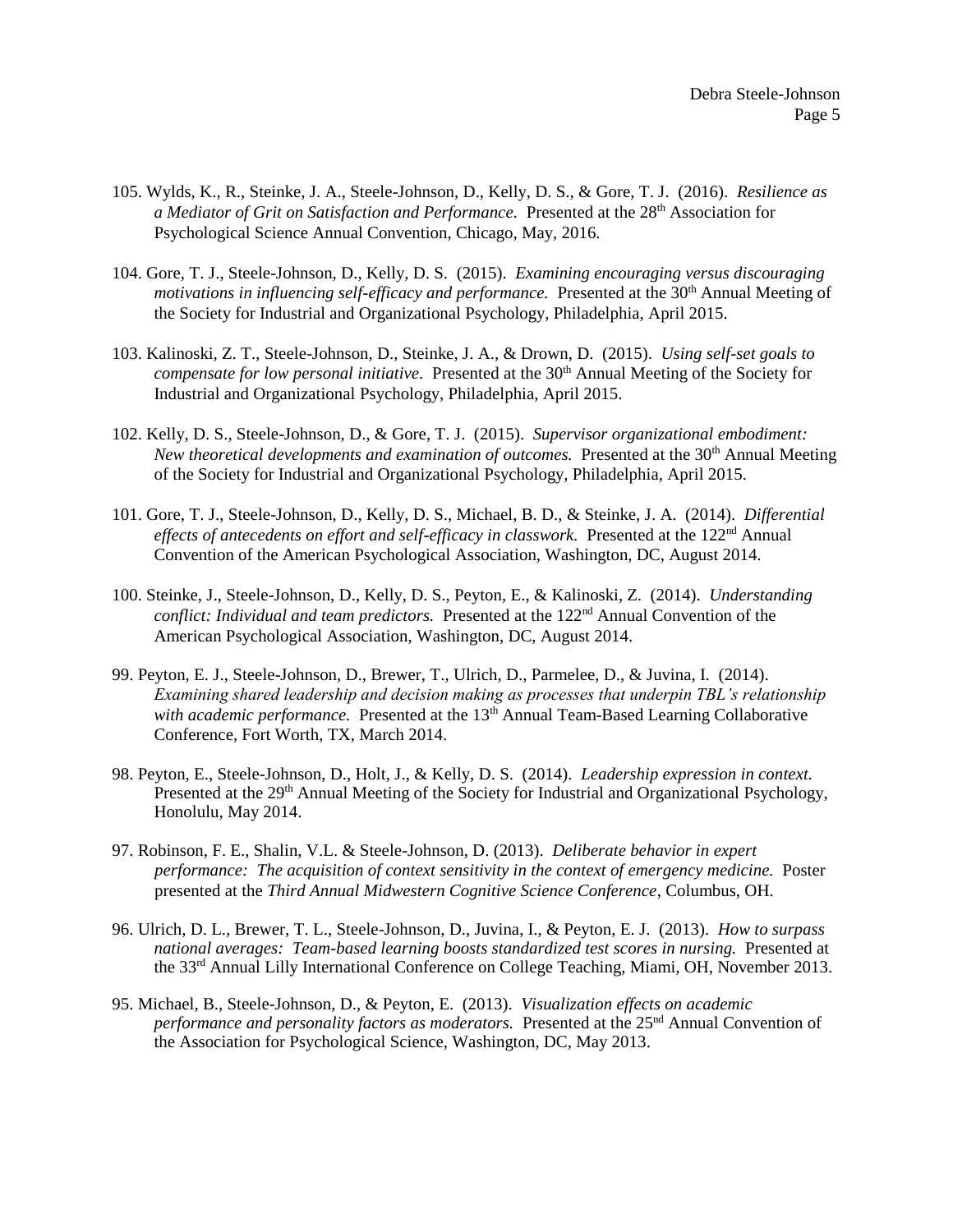- 94. Peyton, E., Steele-Johnson, D., Steinke, J., & Michael, B. (2013). *A feasibility test of the Facial*  Action Coding System. Presented at the 28<sup>th</sup> Annual Meeting of the Society for Industrial and Organizational Psychology, Houston, April 2013.
- 93. Kalinoski, Z. & Steele-Johnson, D. (2013). *Ethical schemas and implicit moral associations*  predict counteerproductive work behavior. Presented at the 28<sup>th</sup> Annual Meeting of the Society for Industrial and Organizational Psychology, Houston, April 2013.
- 92. Kalinoski, Z., Steele-Johnson, D., Clark, P. & Carter, D. (2012). *Proactive Personality Scale:*  Assessing factor structure and equivalence across groups. Presented at the 120<sup>th</sup> Annual Convention of the American Psychological Association, Orlando, August 2012.
- 91. Steinke, J., Steele-Johnson, D., Michael, B., Peyton, E., & Kalinoski, Z. (2012). *Playing the game: Team conflict in a competitive environment.* Presented at the 120<sup>th</sup> Annual Convention of the American Psychological Association, Orlando, August 2012.
- 90. Peyton, E., Steele-Johnson, D., Steinke, J., Michael, B., & Kalinoski, Z. (2012). *Relationships*  between socialization and team effectiveness for collegiate athletic coaches. Presented at the 27<sup>th</sup> Annual Meeting of the Society for Industrial and Organizational Psychology, San Diego, April 2012.
- 89. Steinke, J., Steele-Johnson, D., Peyton, E., Kalinoski, Z., & Michael, B. (2012). *Winning the game: Team effectiveness in a competitive environment.* Presented at the 27<sup>th</sup> Annual Meeting of the Society for Industrial and Organizational Psychology, San Diego, April 2012.
- 88. Steele-Johnson, D., Shalin, V., & Flach, J. (2012). *A multiteam systems perspective on a countybased emergency response to Windstorm 2008.* Invited address at Central Michigan University, Department of Psychology, Mount Pleasant, MI, April 2012.
- 87. Kalinoski, Z., Steele-Johnson, D., Leas, K., & Steinke, J. (2011). *Does diversity training work? A*  meta-analytic evaluation. Presented at the 26<sup>th</sup> Annual Meeting of the Society for Industrial and Organizational Psychology, Chicago, April 2011. (Finalist [1 of 4] for Flanagan Best Student Paper Award; Accepted for Best Poster Session.)
- 86. Steele-Johnson, D. & Kalinoski, Z. (2011). *A process model of error management training effects*  on performance. Presented at the 26<sup>th</sup> Annual Meeting of the Society for Industrial and Organizational Psychology, Chicago, April 2011.
- 85. Steinke, J., Steele-Johnson, D., & Kalinoski, Z. (2011). *Differential ability and complexity effects:*  Performance, self-efficacy, cognitive appraisals. Presentation at the 26<sup>th</sup> Annual Meeting of the Society for Industrial and Organizational Psychology, Chicago, April 2011.
- 84. Klein, H. A., Klein, G., Narayanan, S., & Steele-Johnson, D. (2011). *Modeling leadership and teamwork in multinational environments.* Accepted for presentation at the HSCB Focus 2011 Conference, Chantilly, VA, February 2011. (HSCB: Human Social Computer Behavior Modeling)
- 83. Steele-Johnson, D. (2011). *Research Directions 2011.* Invited address at the Michigan State University, Department of Psychology Colloquium Series, East Lansing, MI, January 2011.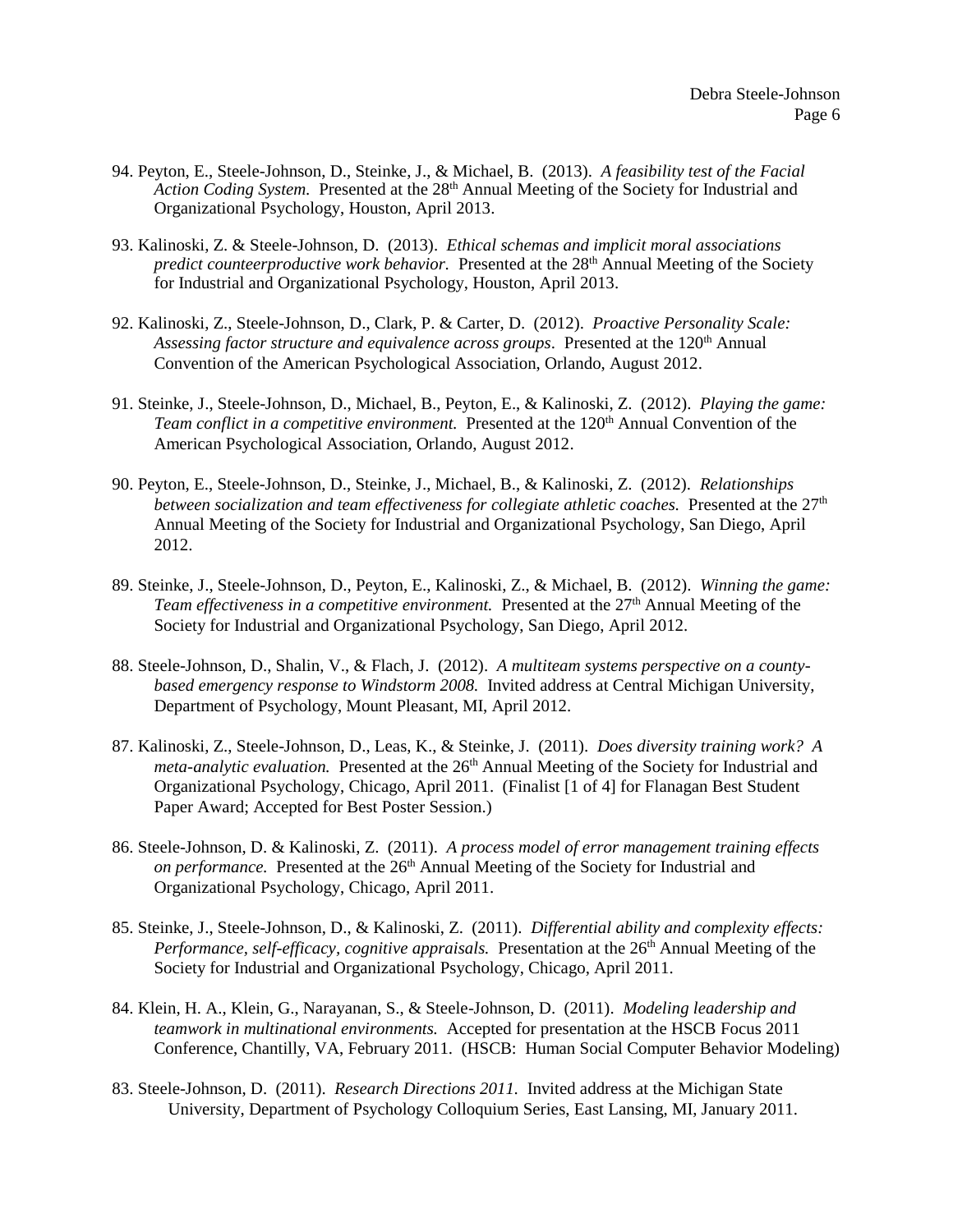- 82. Steele-Johnson, D. (2010). *New directions in examining training research processes.* Invited address at the Ohio University, Department of Psychology Colloquium Series, Athens, OH, October 2010.
- 81. Steinke, J. & Steele-Johnson, D. (2010). *Conflict and team effectiveness in competitive environments.* Accepted for presentation at the 118<sup>th</sup> Annual Convention of the American Psychological Association, San Diego, August 2010.
- 80. Kalinoski, Z., Steele-Johnson, D., Claflin, D., & Carter, D. (2010). *Are all errors created equal? Effects of errors on performance.* Presented at the 22<sup>nd</sup> Annual Convention of the Association for Psychological Science, Boston, May 2010.
- 79. Leas, K., Steele-Johnson, D., & Steinke, J. (2010). *Ability, computer anxiey, and affectivity: Effects on computer-based work.* Presented at the 22<sup>nd</sup> Annual Convention of the Association for Psychological Science, Boston, May 2010.
- 78. Delgado, K., Steele-Johnson, D., & LaHuis, D. (2010). *The effects of feedback type on task performance over time.* Presented at the 25<sup>th</sup> Annual Meeting of the Society for Industrial and Organizational Psychology, Atlanta, April 2010.
- 77. Kalinoski, Z., Steele-Johnson, D., Carter, D., & Leas, K. (2010). *Personality, self-efficacy, and planning effects on performance: A process model.* Presented at the 25<sup>th</sup> Annual Meeting of the Society of Industrial and Organizational Psychology, Atlanta, April 2010.
- 76. Narayan, A., Steele-Johnson, D., & Steinke, J. (2010). *Workforce preparation: Academic attitudes*  and their antecedents. Presented at the 25<sup>th</sup> Annual Meeting of the Society of Industrial and Organizational Psychology, Atlanta, GA, April 2010.
- 75. Steele-Johnson, D. & Finkelstein, L. (2010). *Co-facilitators: Community of Interest Session. Multigenerational issues in organizations.* Presented at the 25<sup>th</sup> Annual Meeting of the Society of Industrial and Organizational Psychology, Atlanta, GA, April 2010.
- 74. Carter, D. & Steele-Johnson, D. (2009). *Effects of proactive personality and systematic exploration on performance.* Presented at the Midwestern Psychological Association Annual Meeting, Chicago, May 2009.
- 73. Delise, L. A., Gorman, C. A., Brooks, A. M., Rentsch, J. R., & Steele-Johnson, D. (2009). *Metaanalysis of the effects of team training.* Presented at the 24<sup>th</sup> Annual Meeting of the Society of Industrial and Organizational Psychology, New Orleans, LA, April 2009.
- 72. Gregg, J. & Steele-Johnson, D. (2009). *General causality orientation, feedback sign, and task experience as predictors of performance satisfaction.* Presented at the Midwestern Psychological Association Annual Meeting, Chicago, May 2009.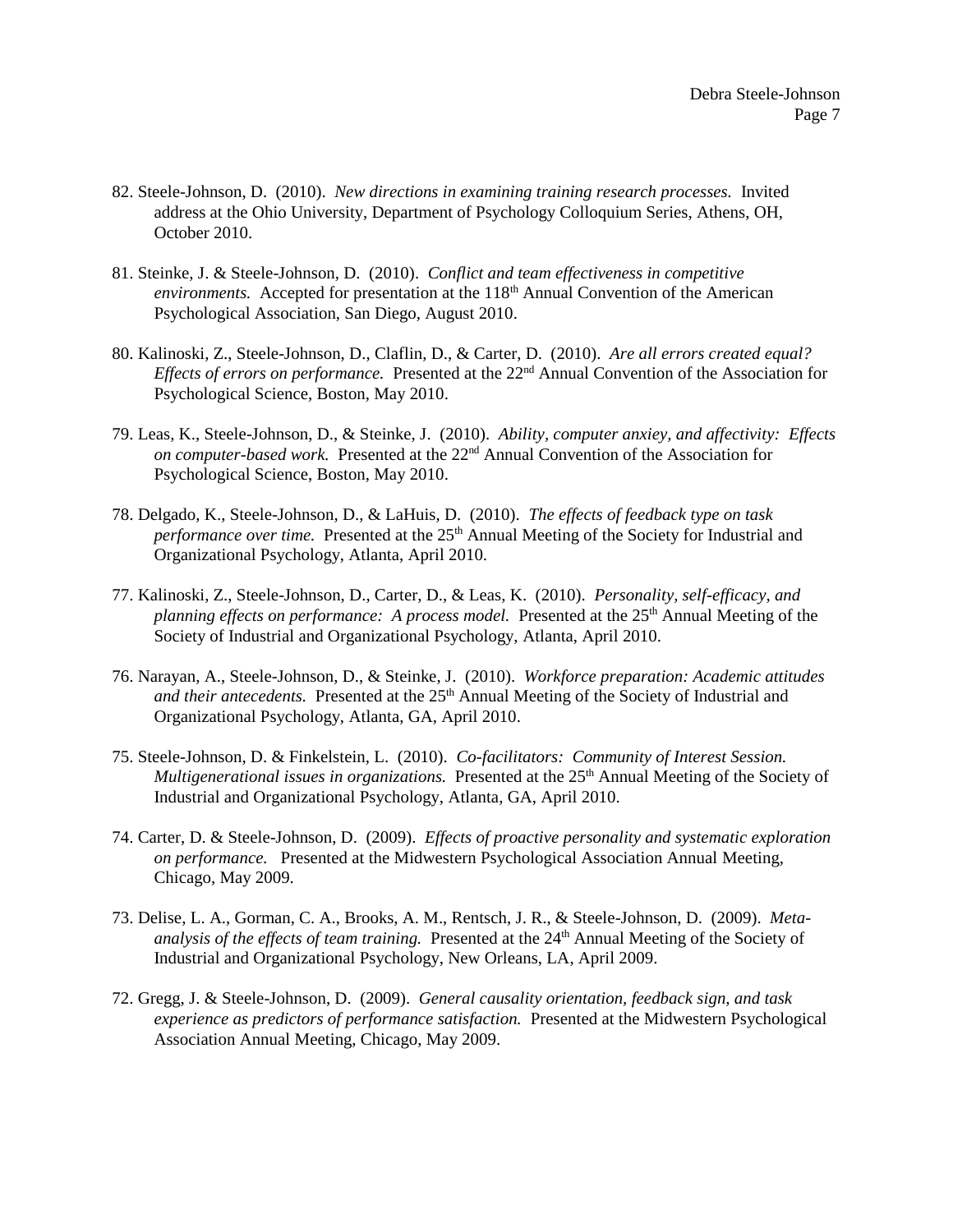- 71. Kalinoski, Z., Steele-Johnson, D., & Steinke, J. (2009). *Future directions in error management training research.* Presented at the 24<sup>th</sup> Annual Meeting of the Society for Industrial and Organizational Psychology, New Orleans, April 2009.
- 70. Leas, K., Steele-Johnson, D., & Kalinoski, Z. (2009). *The effects of cognitive appraisals in a training context*. Presented at the 24<sup>th</sup> Annual Meeting of the Society for Industrial and Organizational Psychology, New Orleans, April 2009.
- 69. Palumbo, M. V. & Steele-Johnson, D. (2009). *Perceptions of a job knowledge test: Do they influence test performance.* Presented at the 21<sup>st</sup> Annual Convention of the Association for Psychological Science, San Francisco, May 2009.
- 68. Palumbo, M. V., Steele-Johnson, D., & Leas, K. (2009). *Do test perceptions influence test performance? Revisiting stereotype threat theory.* Presented at the 117<sup>th</sup> Convention of the American Psychological Association, Toronto, August 2009.
- 67. Day, N., Miller, C. E., & Steele-Johnson, D. (2008). *Motivatixng college academic performance: The role of conscientiousness.* Presented at the 20<sup>th</sup> Annual Convention of the Association for Psychological Science, Chicago, May 2008.
- 66. Palumbo, M. V., Steele-Johnson, D., & Leas, K. (2008). *Cognitive ability and job knowledge: Comparing test perception effects.* Presented at the 20<sup>th</sup> Annual Convention of the Association for Psychological Science, Chicago, May 2008.
- 65. Carter, D., Steele-Johnson, D., & Claflin, D. (2008). *Exploring learning strategies during training on a truck dispatcher task.* Presented at the Midwestern Psychological Association Annual Meeting, Chicago, May 2008. (received Best Student Paper Award)
- 64. Delgado, K. M., Steele-Johnson, D., Narayan, A. (2007). *Influence of external feedback propensity on feedback perceptions and motivation.* Presentated at the 22nd Annual Meeting of the Society for Industrial and Organizational Psychology, New York, April 2007.
- 63. Heintz, P. R. & Steele-Johnson, D. (2007). *The effects of feedback and stress on workplace outcomes.* Presented at the 22nd Annual Meeting of the Society for Industrial and Organizational Psychology, New York, April 2007.
- 62. Steele-Johnson, D. & Narayan, A. (2007). *Goal orientations, core self-evaluations, and self-efficacy in a team context.* In D. S. Chiaburu & S. V. Marinova (Co-chairs), Goal Orientation across Levels: The Role of Motives and Context. Presented at the 22nd Annual Meeting of the Society for Industrial and Organizational Psychology, New York, April 2007.
- 61. Day, N. T., Miller, C. E., Thompson, C. N., Steele-Johnson, D., Calkin, B. A., Dowling, P. R., Eshelman-Haynes, C. L., Lerner, E. A., Meckley, K. M., Posey, S. M., Task, M. F. (2006). *Prediction of college academic performance: The role of study habits.* Presented at the 21<sup>st</sup> Annual Meeting of the Society for Industrial and Organizational Psychology, Dallas, TX, May 2006.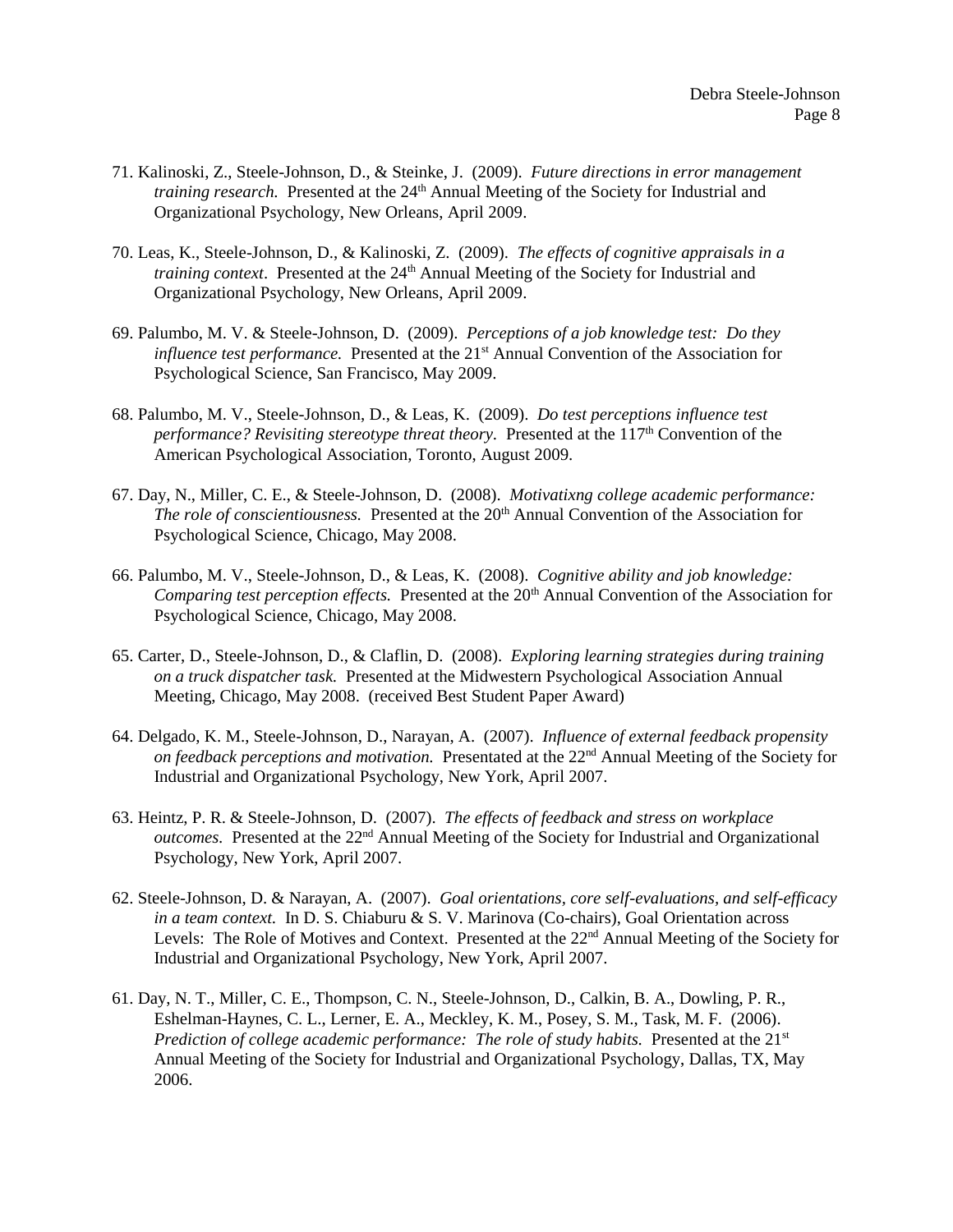- 60. Delgado, K., Steele-Johnson, D., Palumbo, M. V., & LaHuis, D. (2006). *The effects of feedback type on individual task performance over time: A multilevel growth model.* Presented at the APS 18th Annual Convention, New York, May 2006.
- 59. Heintz, P. R., Steele-Johnson, D., Stokes, C. K. (2006). *Partner and personal information interaction effects on team member outcomes.* Presented at the 21<sup>st</sup> Annual Meeting of the Society for Industrial and Organizational Psychology, Dallas, TX, May 2006.
- 58. Narayan, A., Steele-Johnson, D., Delgado, K. M., Cole, P. A. (2006). *Differential effects of pretraining influences on static and dynamic phases of readiness to change.* Presented at the 21<sup>st</sup> Annual Meeting of the Society for Industrial and Organizational Psychology, Dallas, TX, May 2006.
- 57. Palumbo, M. S., Steele-Johnson, D., Miller, C. E., Day, N. T. (2006). *Behavioral consistency and knowledge in predicting academic success*. Presented at the APS 18th Annual Convention, New York, May 2006.
- 56. Stokes, C. K., Steele-Johnson, D., Narayan, A., & Heintz, P., Jr.. (2006). *Composition of teams and computer-based tasks: Effects of gender.* Presented at the 21<sup>st</sup> Annual Meeting of the Society for Industrial and Organizational Psychology, Dallas, TX, May 2006.
- 55. Stokes, C. K., Steele-Johnson, D., & Narayan, A. (2006). *Composition of teams and computer-based tasks.* Presented at the European Conference on Research Methods, Dublin, Ireland. June 2006.
- 54. Mangos, P. M., Vincenzi, D., & Steele-Johnson, D. (2005). *Distinguishing subjective workload from motivation: Confounding effects of self-efficacy.* Presented at the 49th Annual Conference of the Human Factors and Ergonomics Society, Orlando, FL, September 2005.
- 53. Mangos, P. M., White, E. D., & Steele-Johnson, D. (2005). *Cognitive interference effects on performance under variable training priorities.* Presented at the 49th Annual Conference of the Human Factors and Ergonomics Society, Orlando, FL, September 2005.
- 52. Heintz, Jr., P. & Steele-Johnson, D. (2005). *Team leader communication of perceptions, attitudes, and motivation.* In J. R. Rentsch & D. Steele-Johnson (Co-Chairs), Keys to High Team Performance on Complex Tasks. Presented at the 20<sup>th</sup> Annual Conference of the Society for Industrial and Organizational Psychology, Los Angeles, April 2005.
- 51. Heintz, Jr., P., Steele-Johnson, D. & Rentsch, J. R. (2005). *Team cognition: Antecedents and outcomes of schema agreement and accuracy.* Presented at the 20th Annual Conference of the Society for Industrial and Organizational Psychology, Los Angeles, April 2005.
- 50. Narayan, A., Steele-Johnson, D., & Delgado, K. (2005). *Differential effects of pre-training influences on readiness to change.* Presented at the 20<sup>th</sup> Annual Conference of the Society for Industrial and Organizational Psychology, Los Angeles, April 2005.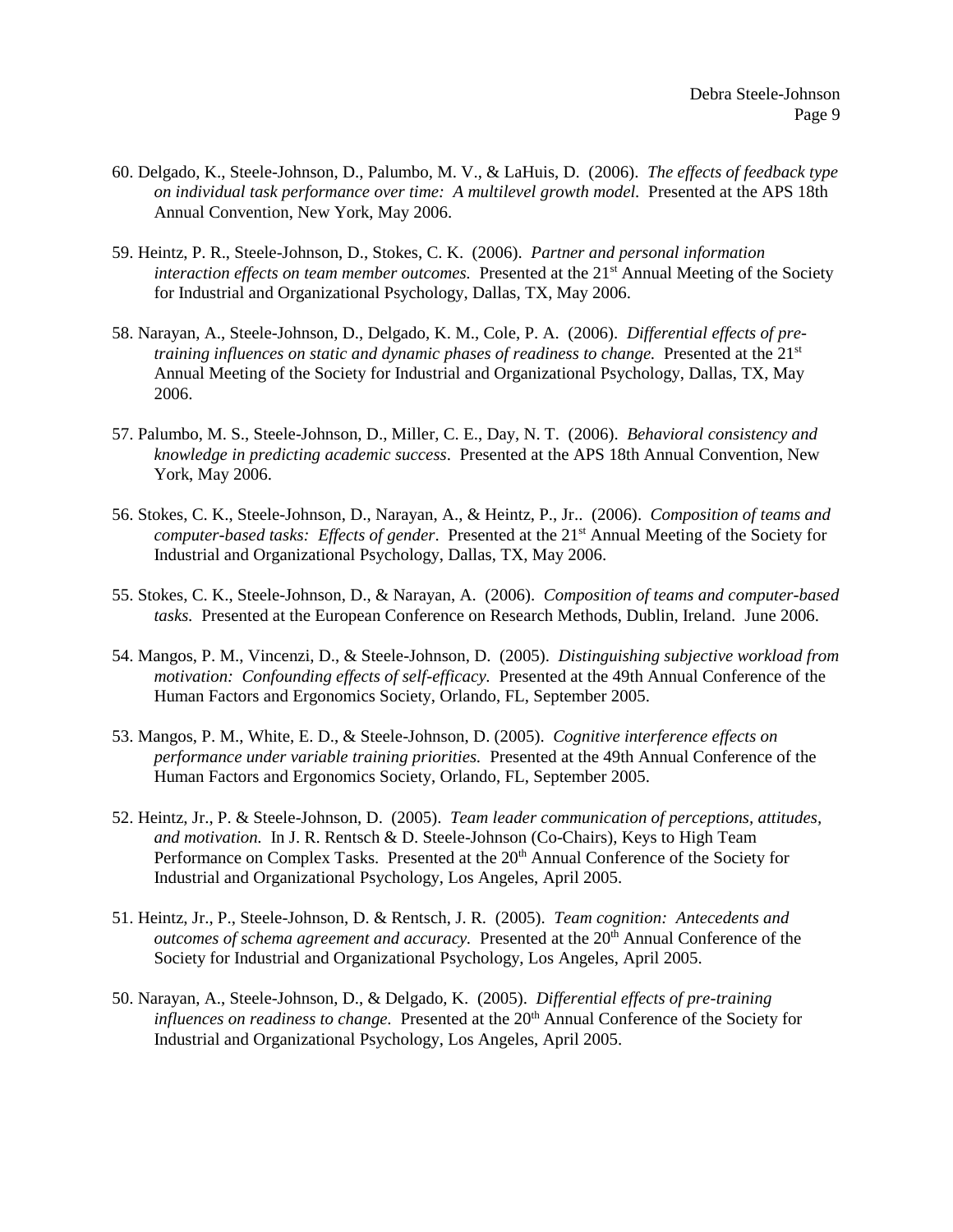- 49. Palumbo, M. V., Steele-Johnson, D. & Sassoon, L. M. (2005). *Measuring job knowledge: Its impact in the ability - performance relationship.* Presented at the 20<sup>th</sup> Annual Conference of the Society for Industrial and Organizational Psychology, Los Angeles, April 2005.
- 48. Sassoon, L. M., Steele-Johnson, D. & Palumbo, M. V. (2005). *Influence of action-state orientation and procrastination on performance.* Presented at the 20<sup>th</sup> Annual Conference of the Society for Industrial and Organizational Psychology, Los Angeles, April 2005.
- 47. Stokes, C., Steele-Johnson, D., Narayan, A., Heintz, Jr., P., & Schwartz, D. (2005). *Gender effects in computer-based research.* Presented at the 20<sup>th</sup> Annual Conference of the Society for Industrial and Organizational Psychology, Los Angeles, April 2005.
- 46. Heintz, Jr., P., Steele-Johnson, D., & Narayan, A. (2004). *Task demands moderate goal orientation effects on cognitive appraisals.* Presented at the 19<sup>th</sup> Annual Conference of the Society for Industrial and Organizational Psychology, Chicago, April 2004.
- 45. Mangos, P. M. & Steele-Johnson, D. (2004). *Training for attention control – The role of actionstate orientation*. In P. M. Mangos (Chair), Individual Differences in Self-Regulatory Effectiveness: Action-State Orientation, Volitional Competencies, and Performance. Presented at the 19th Annual Conference of the Society for Industrial and Organizational Psychology, Chicago, April 2004.
- 44. Narayan, A., Steele-Johnson, D., and Stokes, C. (2004). *Role of personality in training climate perceptions.* In B. Bell (Chair), Role of Personality and Ability Factors in Training. Presented at the 19<sup>th</sup> Annual Conference of the Society for Industrial and Organizational Psychology, Chicago, April 2004.
- 43. Palumbo, M. V., Steele-Johnson, D. Shalin, V. L., & Sassoon, L. M. (2004). *Exploring alternative approaches to the evaluation of learning in training.* Presented at the 19<sup>th</sup> Annual Conference of the Society for Industrial and Organizational Psychology, Chicago, April 2004.
- 42. Rentsch, J. R., Zelno, J., Steele-Johnson, D., & Hutchison, S. (2004). *Using technology and training to manage team productivity by increasing team member schema similarity to produce collaborative strategic problem solving.* Presented at the European Applied Business Research Conference, June 2004, Edinburgh, Scotland. Received Best Paper Award.
- 41. Sassoon, L. N., Steele-Johnson, D., & Schwartz .D. H. (2004). *Procrastination mediates hesitation effects on performance.* Poster presented at the 16th Annual American Psychological Society Convention, Chicago, June 2004.
- 40. Heintz, Jr., P., Steele-Johnson, D., & Rentsch, J. R. (2003). *Perceptions and Team Effectiveness: The Role of Individual-Level Constructs.* Presented at the 18th Annual Conference of the Society for Industrial and Organizational Psychology, Orlando, April 2003.
- 39. Palumbo, M. V., Steele-Johnson, D., Shalin, V. L., & Sassoon, L. M. (2003). *Goal orientations and performance: The mediating effects of task learning.* Presented at the 18<sup>th</sup> Annual Conference of the Society for Industrial and Organizational Psychology, Orlando, April 2003.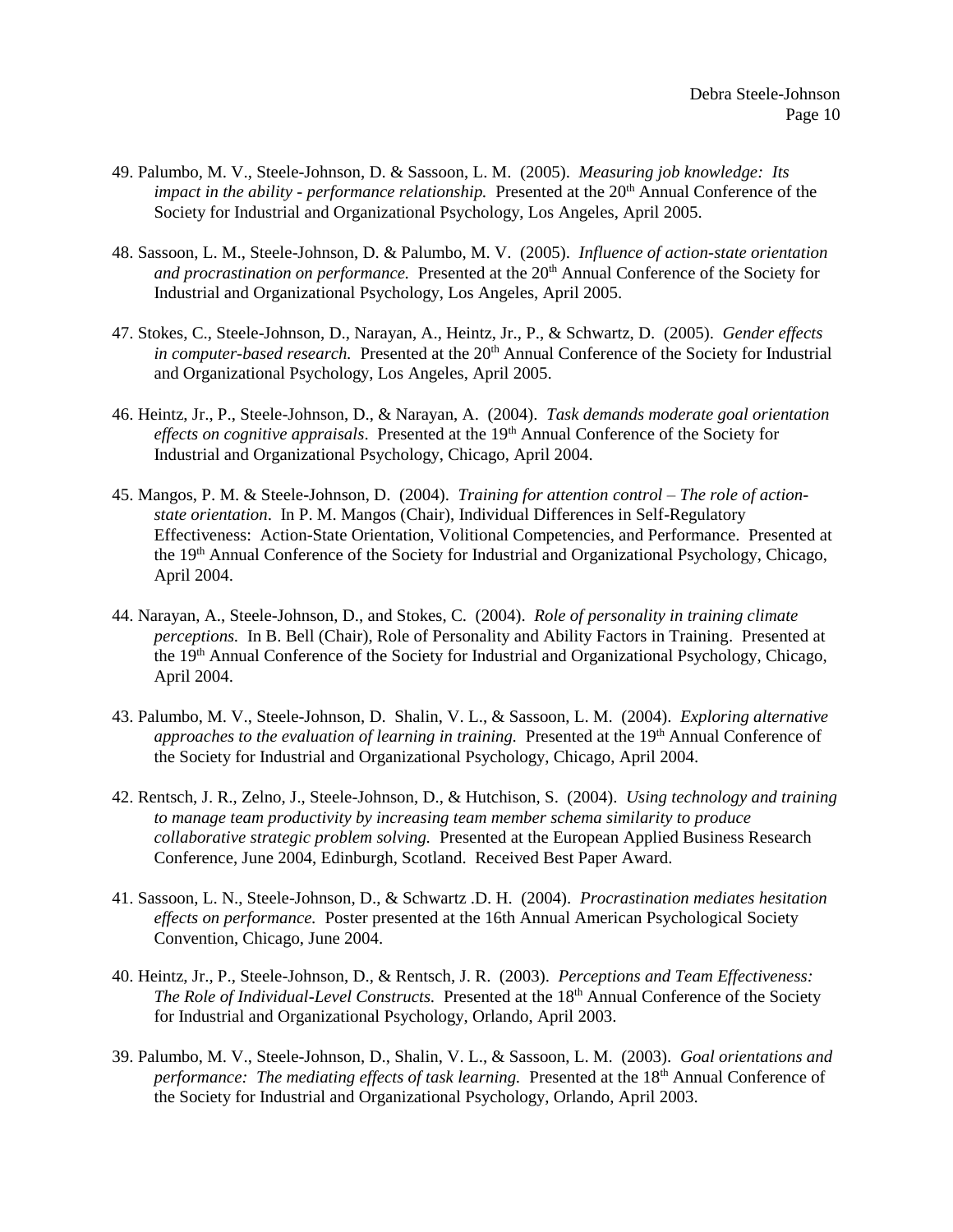- 38. Mangos, P. M., Steele-Johnson, D., & Palumbo, M. V. (2002). *Interactive effects of goal orientation, ability, and task characteristics on learning outcomes.* Presented at the American Psychological Society Conference, New Orleans, June 2002.
- 37. Heintz, Jr., P., Steele-Johnson, D., Narayan, A. (2002). *Examining state goal orientation effects: A two-dimensional conceptualization.* In V. J. Fortunato (Chair), An Examination of the Motivational Consequences of Goal Orientation. Presented at the  $17<sup>th</sup>$  Annual Conf erence of the Society for Industrial and Organizational Psychology, Toronto, April 2002.
- 36. Mangos, P., Steele-Johnson, D., & Heintz, P.(2001). *Effects of goal orientation and task complexity cues on subjective task complexity, motivation, and performance.* Presented at the 16th Annual Conference of the Society for Industrial and Organizational Psychology, San Diego, April 2001.
- 35. Mangos, P., Steele-Johnson, D., & Heintz, P. (2001). *Goal orientation effects on task motivation: Moderating influences of task demands and ability.* In K. A. Smith-Jentsch & L. Rodenizer (Cochairs), When Do Learning and Performance Orientations Enhance Learning Outcomes?: Interactions with Individual and Contextual Variables. Symposium presented at the 16th Annual Conference of the Society for Industrial and Organizational Psychology, San Diego, April 2001.
- 34. Steele-Johnson, D., Mangos, P., & Heintz, P. (2001). *Effects of action-state orientation on task perceptions, motivation, and performance.* In D. Steele-Johnson & P. Mangos (Co-chairs). Action-State Orientation: The Concept, Its Measurement, and Implications for the Workplace. Symposium presented at the 16th Annual Conference of the Society for Industrial and Organizational Psychology, San Diego, April 2001.
- 33. Chambers, B. A., Steele-Johnson, D., & Mangos, P. (2000). *Goal orientation effects: Roles of depth of processing and task complexity.* Presented at the 15th Annual Conference of the Society for Industrial and Organizational Psychology, New Orleans, April 2000.
- 32. Mangos, P. & Steele-Johnson, D. (2000). *The role of task perceptions in goal orientation theory.* Presented at the 108th Annual Convention of the American Psychological Association, Washington, DC, August 2000.
- 31. Rentsch, J. R., & Steele-Johnson, D. (2000). *Virtual teams in virtual environments: An overview of key features.* In J. R. Rentsch (Chair), Tokyo in the Morning, Cairo in the Afternoon, and Home to Miami Beach by Six -- This Is Not Your Father's Team: Examining the Psychological and Technological Advances in Virtual Team Research and Application. Invited symposium conducted at the American Psychological Society 12<sup>th</sup> Annual Convention, Miami Beach, June 2000.

# **PUBLISHED TECHNICAL REPORTS (since 2000)**

Klein, H. A. & Steele-Johnson, D. (2002). *Training Cultural Decentering.* (Department of the Interior/Minerals Management Service, Order # 84334). Submitted to U.S. Army Research Institute, TAPC-ARI-BR, Alexandria, VA.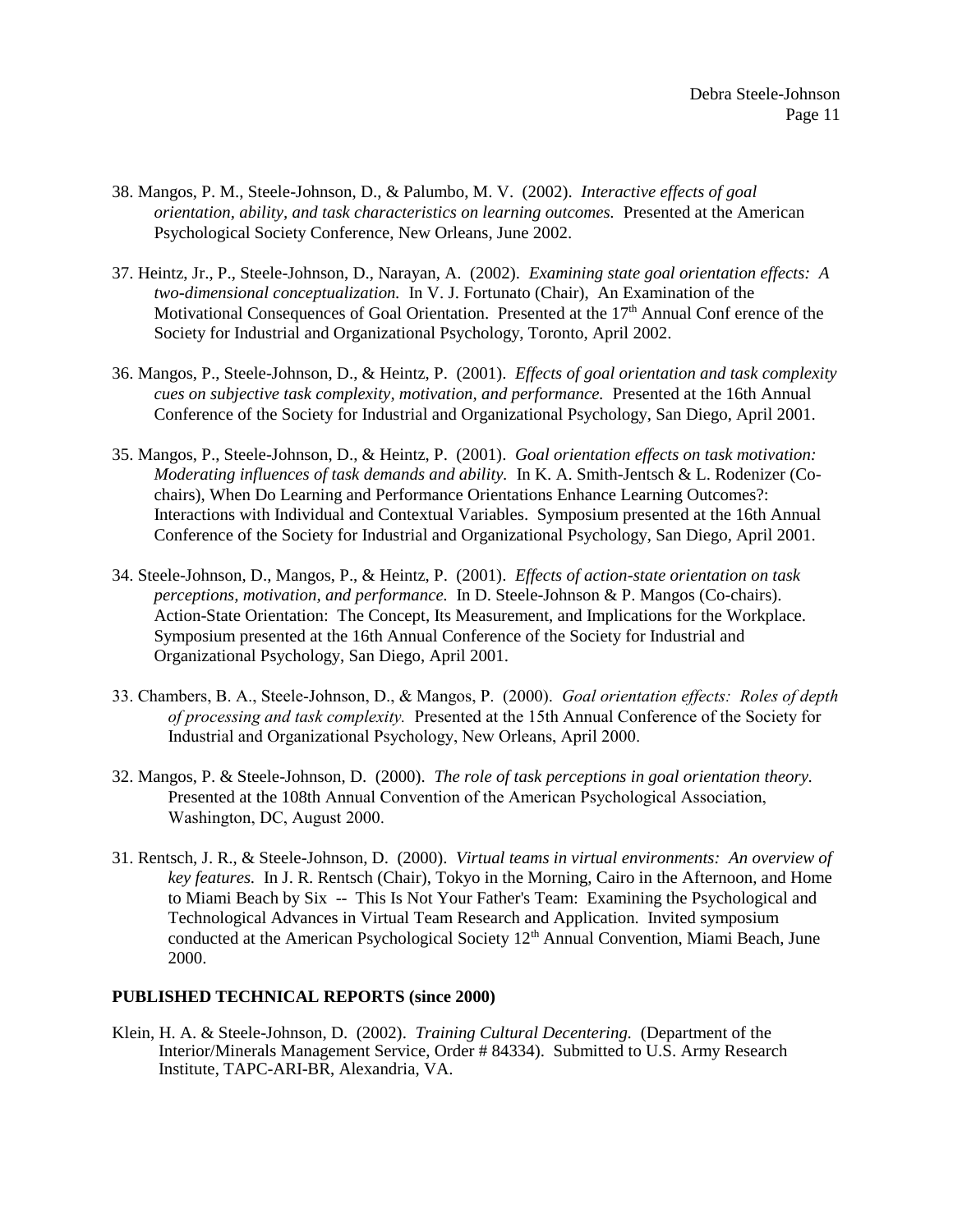# **RESEARCH FUNDING (since 2000)**

|      | 2016-2019 Data-Driven Cyber Security Research<br>Funding Source: NSF 13-542: Research Experiences for Undergraduates<br>PI: Junjii Zhang<br>Program Evaluator: Debra Steele-Johnson (approx. \$5000 in each of 3 years)<br>Status: Funded \$359,772                              |
|------|----------------------------------------------------------------------------------------------------------------------------------------------------------------------------------------------------------------------------------------------------------------------------------|
|      | 2015-2018 Context-Aware Harassment Detection on Social Media<br>Funding Source: NSF-CNS 1513721<br>PI: Amith Sheth<br>Co-PIs: Valerie Shalin, K. Thirunarayan<br>Key Person: Debra Steele-Johnson (approx. \$28,000 GRA support in each of 3 years)<br>Status: Funded \$925,104. |
| 2013 | Teaching Innovation Grant Proposal: Student Engagement in Learning - Psychology<br>Funding Source: Wright State University<br>PI: Debra Steele-Johnson<br>Co-PIs: Steve Gabbard, Martin Gooden<br>Status: Funded \$12,000                                                        |
| 2012 | Civilian Aeromedical Evacuation Sustainment Training<br>Funding Source: USA MED RESEARCH MAT CMD TMED AND ADV TECH<br>RSRCH CTR TATRC, Grant #668232<br>PI: Dr. James Brown<br>Sub-project: Debra Steele-Johnson (approx. \$10,000)<br>Status: Funded                            |
|      | 2009-2010 Modeling Leadership Dynamics in Multinational Environments<br>Funding Source: DARPA<br>PI: Gary Klein<br>Co-PI: Helen Klein<br>Sub-project: Debra Steele-Johnson (\$37,000)<br>Amount Requested: \$98,999<br>Status: Funded (work completed Winter/Spring 2010)        |
| 2008 | Program Evaluation: Item Clustering<br>Funding Source: United Methodist Association<br>PI: Debra Steele-Johnson<br>Amount Requested: \$5217, (\$4,140 direct; \$1077 indirect; used to fund 1 graduate<br>student)<br>Status: Funded                                             |
| 2007 | <b>Research Fellow</b><br>Funding Source: Consortium of Research Fellows Program<br>Fellowship recipient: Mark V. Palumbo<br>Status: Funded; Fiscal year 07 installment \$22,010 received for Jan. - July.<br>Supervised by: Debra Steele-Johnson and Jill Ritter                |
| 2006 | Virtual Simulated Training Research and Applications<br>Funding Source: Virtual Simulation and Training, Inc. (VSAT)<br>PI: Debra Steele-Johnson                                                                                                                                 |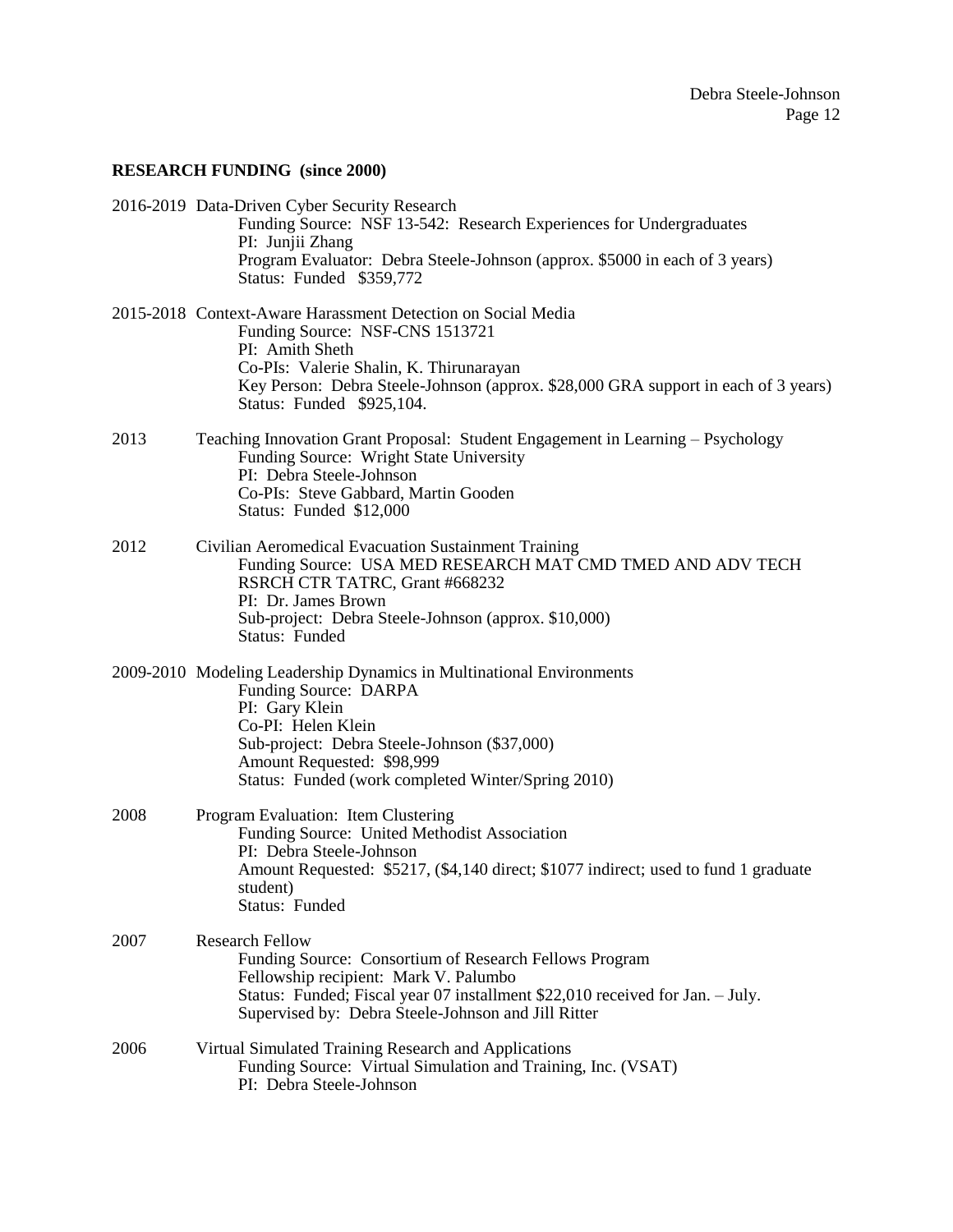|      | Amount requested: \$15,600 (\$12,378 direct; \$3,222 indirect; used to fund 1 graduate<br>student)<br>Status: Funded                                                                                                                                                                                                                                                                                                                                                                                           |
|------|----------------------------------------------------------------------------------------------------------------------------------------------------------------------------------------------------------------------------------------------------------------------------------------------------------------------------------------------------------------------------------------------------------------------------------------------------------------------------------------------------------------|
| 2006 | <b>Research Fellow</b><br>Funding Source: Consortium of Research Fellows Program<br>Fellowship recipient: Mark V. Palumbo<br>Status: Funded; Fiscal year 06 installment \$29,100 received<br>Supervised by: Debra Steele-Johnson and Ed Boyle                                                                                                                                                                                                                                                                  |
| 2006 | <b>Research Fellow</b><br>Funding Source: Consortium of Research Fellows Program<br>Fellowship recipient: Charlene K. Stokes<br>Status: Funded; Fiscal year 06 installment \$14,400 received<br>Supervised by: Debra Steele-Johnson and Ed Boyle                                                                                                                                                                                                                                                               |
| 2005 | A Socio-Technical Approach to Task Domain Analysis<br>Funding Source: WSU Research Challenge Grant<br>PI: Debra Steele-Johnson<br>CoPI: Valerie L. Shalin<br>Amount requested: \$20,000<br>Status: Funded                                                                                                                                                                                                                                                                                                      |
| 2005 | A Socio-Technical Approach to Examining Performance and Effectiveness in a Computer-<br><b>Supported Cooperative Work Environment</b><br>Funding Source: Northrop Grummond<br>PI: Debra Steele-Johnson<br>Co-PI: Valerie Shalin<br>Amount requested: \$128,000<br>Status: Funded; Fiscal year 05 installment \$41,000 received                                                                                                                                                                                 |
| 2005 | <b>Research Fellow</b><br>Funding Source: Consortium of Research Fellows Program<br>Fellowship recipient: Mark V. Palumbo<br>Status: Funded; Fiscal year 05 installment \$21,000 received<br>Supervised by: Debra Steele-Johnson and Ed Boyle                                                                                                                                                                                                                                                                  |
| 2005 | <b>Research Fellow</b><br>Funding Source: Consortium of Research Fellows Program<br>Fellowship recipient: Charlene K. Stokes<br>Status: Funded; Fiscal year 05 installment \$20,000 received<br>Supervised by: Debra Steele-Johnson and Ed Boyle                                                                                                                                                                                                                                                               |
| 2005 | Decision support for logistics response to chemical, biological or radiological (CBR) attacks.<br>Funding Source: Joint Science and Technology Office: Chemical and Biological<br>Defense.<br>PIs: Murdock, P. & Boyle, E.<br>Co-PIs: Included as members of the Wright State Team, comprised of members of the<br>Human Factors Engineering Faculty, Valerie L. Shalin, and Debra Steele-Johnson<br>Status: Funded FY06-FY09 \$5.6M, WSU requested \$1.08M. No money received in<br>Department of Psychology. |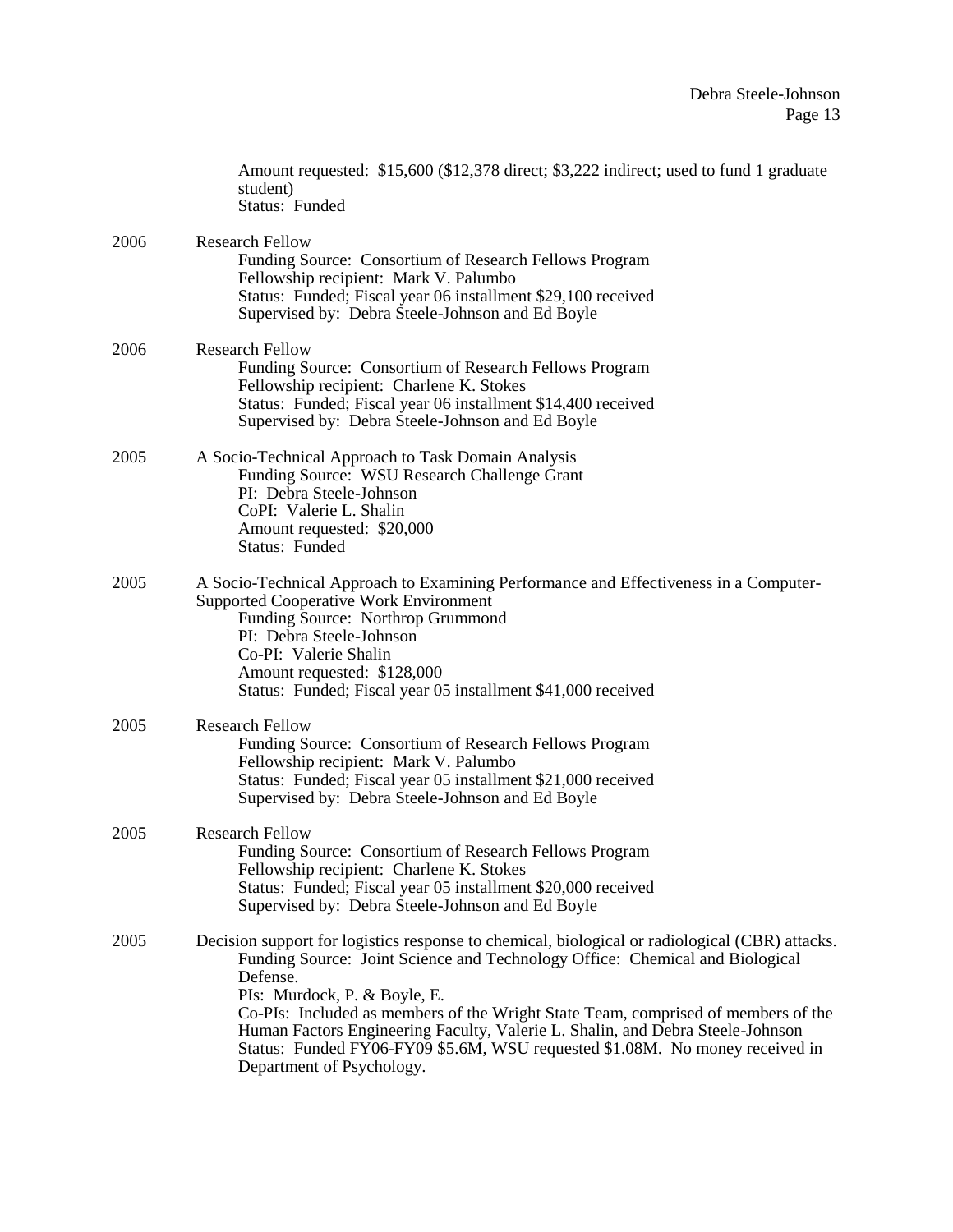2001 Training Cultural Decentering Funding Source: U.S. Army Research Institute Co-PIs: Klein Associates, Helen Klein Partner: Debra Steele-Johnson, Sub-Project: Training Design (\$6063) Direct Costs: \$91,000 Status: Funded

# **EDITORIAL ACTIVITIES**

Editorial Board Member: *Journal of Organizational Analysis*, 2003 - 2005

Senior ad hoc reviewer: *Journal of Organizational Behavior,* 2012-2016

Ad hoc reviewer:

*Applied Psychology: An International Review,* 2010 – 2016 *Journal of Applied Psychology*, 1995 – 2016 *Educational Psychology, 2015 Psychological Bulletin,* 2014 – 2015 *Canadian Journal of Applied Linguistics,* 2014 *International Journal of Training and Development,* 2013 *Sex Roles: A Journal of Research,* 2006 – 2011, 2013, 2015 *Team Performance Management,* 2012 *Journal of Applied Social Psychology,* 2003 - 2004, 2009 – 2012 *Journal of Change Management,* 2011 *Human Relations,* 2010 – 2011 *Journal of Organizational Behavior,* 2007 – 2009, 2011 *European Journal of Psychology and Education,* 2004, 2011 *Mexican Journal of Psychology,* 2009 – 2010 *Quarterly Journal of Experimental Psychology,* 2009 *Human Performance,* 2002, 2005, 2008 *Organizational Behavior and Human Decision Processes,* 2006 *European Physical Education Review,* 2004, 2006 *Journal of Business and Psychology,* 2005 – 2006 *Motivation and Emotion,* 2005 *Journal of Psychology,* 2004 *International Journal of Organizational Analysis,* 2003 *International Journal of Educational Research,* 2003 *Human Resource Management Review*, 1999 *Journal of Intelligent Systems*, 1996 *Personnel Psychology*, 1991 – 1992

Reviewer of professional conference symposia and paper presentations: Academy of Management, Human Resource Division 1999 - present Academy of Management, Organizational Behavior Division 2002 - present American Psychological Association, 1992 - 2000 Society for Industrial and Organizational Psychology, 1991 - present

Reviewer for Swiss NSF grant proposal, 2014

Grant proposal reviewer: Research Initiation Grant, University of Houston, 1991 - 1992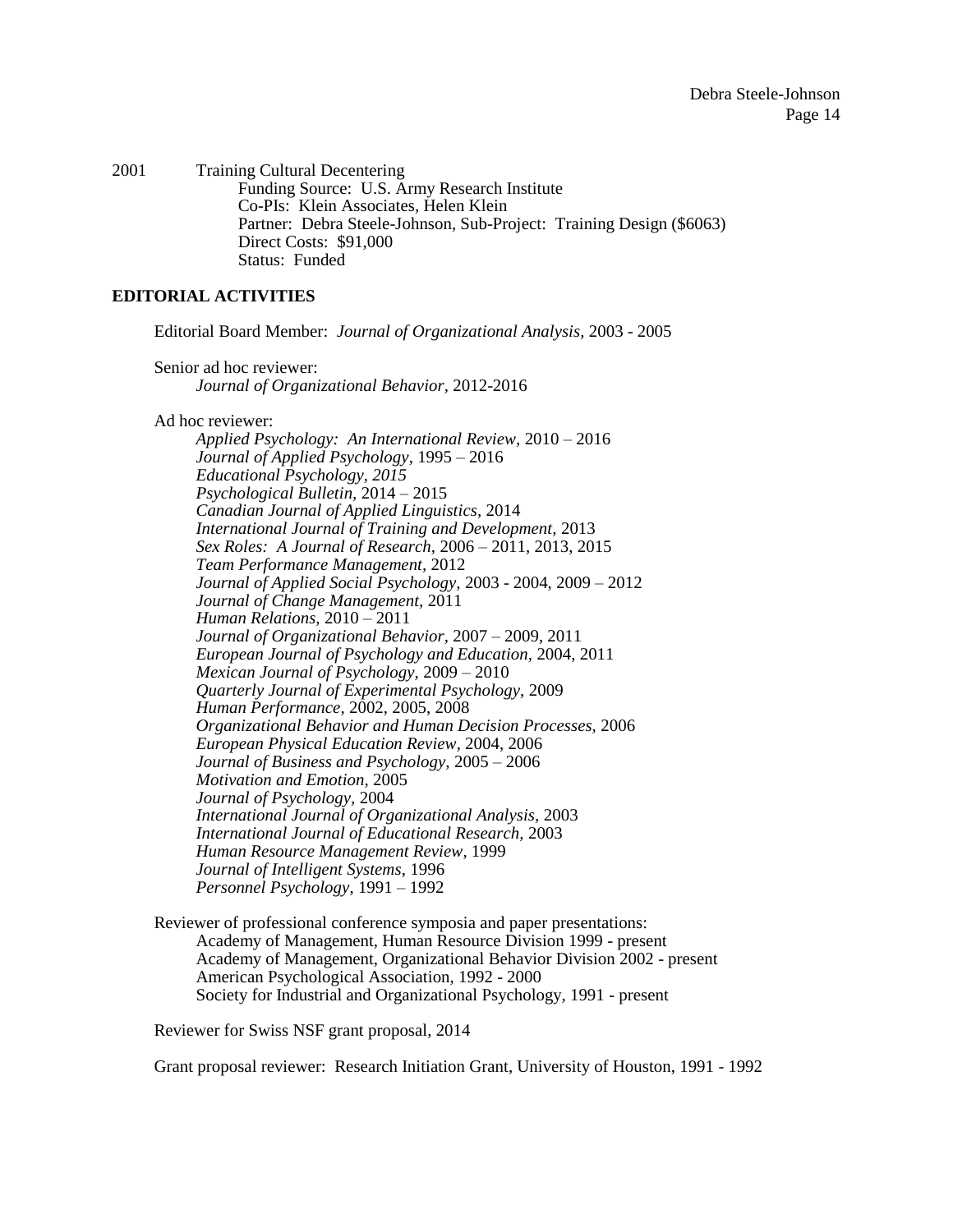# **PROFESSIONAL MEMBERSHIPS**

Academy of Management American Psychological Association American Psychological Society Society for I/O Psychology

# **TEACHING (Courses taught)**

Undergraduate:

Industrial/Organizational Psychology Organizational Psychology Social Psychology

### Graduate:

Feedback in I/O Psychology Group Processes and Decision Making Industrial/Organizational Psychology Leadership Organizational Change and Development Organizational Psychology/Organizational Behavior Research Methods Self Regulation Skill Acquisition, Problem Solving, and Strategy Development Social Psychology Teams Training Work Motivation

#### Additional Teaching Capabilities:

Personnel Psychology, undergraduate Statistics, undergraduate Research Methods, undergraduate

# **SERVICE ACTIVITIES (since 2000)**

#### **University:**

| $present-2009$   | Member, Undergraduate Curriculum Development Committee, Department of<br>Psychology, Wright State University                              |
|------------------|-------------------------------------------------------------------------------------------------------------------------------------------|
| present - $1995$ | Member, I/O Psychology Area Graduate Admissions Committee, Department of<br>Psychology, Wright State University                           |
| $2017 - 2018$    | Member, Academic Organization Review Committee, Wright State University                                                                   |
| 2016             | Member, Dean Search Committee, COSM                                                                                                       |
| 2016             | Lead and Representative, Learning Assessment, COSM                                                                                        |
| $2016 - 2014$    | Member, Faculty Search Committee, Ed.D. in Organizational Leadership, College of<br>Education and Human Services, Wright State University |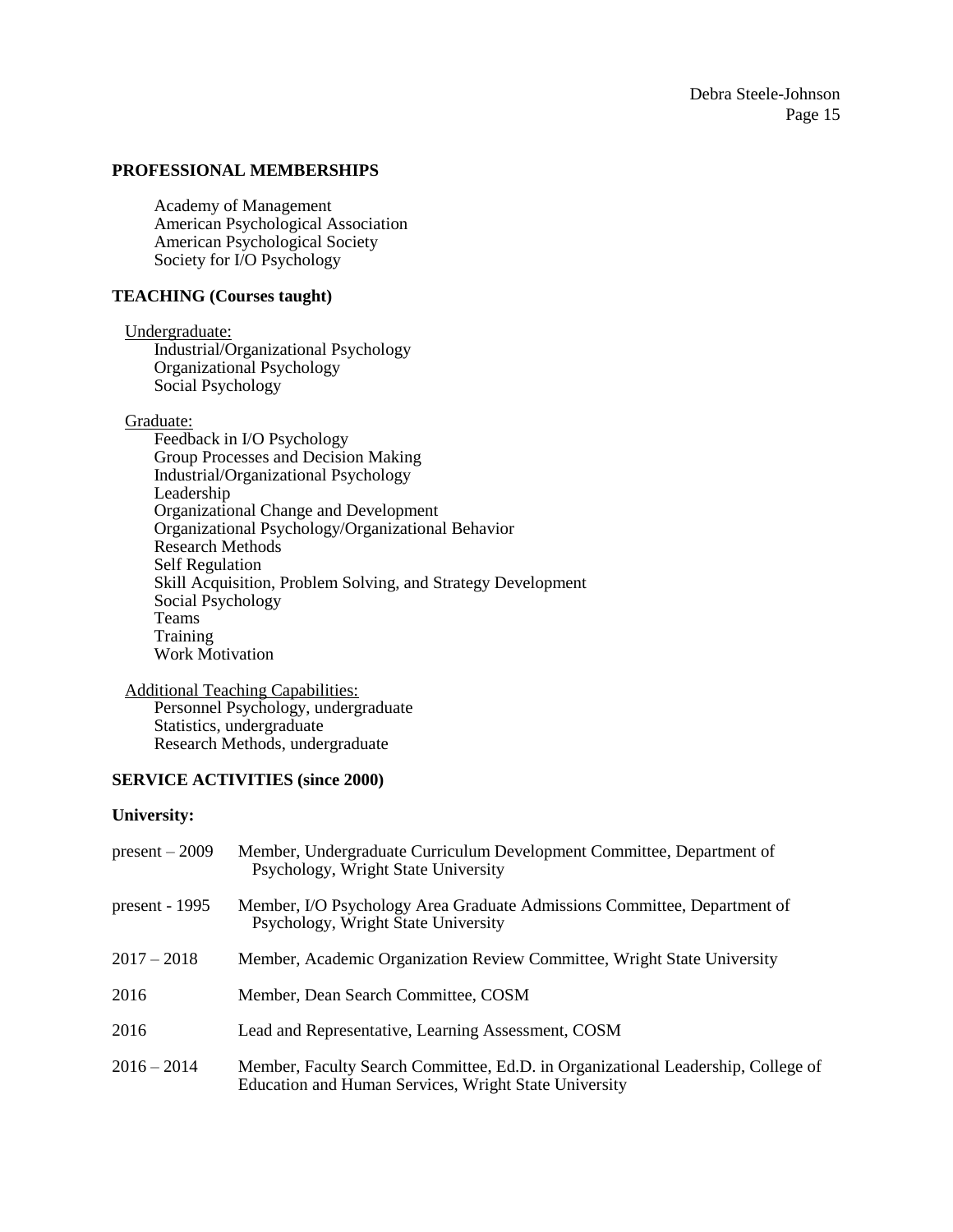- 2016 2013 Member, Curriculum Committee, Ed.D. in Organizational Leadership, College of Education and Human Services, Wright State University
- 2015 -- 2014 Member, Faculty Budget Priority Committee, Wright State University
- 2013 Panel Member, LEADER Consortium, *Keys to Academics' Success: Diversity and Leadership,* April 5, 2013
- 2013 2011 Member, Faculty Senate
- 2012 2009 Member, Committee for Proposal Development for Ed.D. in Organizational Leadership, College of Education and Human Services, Wright State University
- 2008 Member, College of Science and Mathematics, Research Challenge Proposal Review Committee
- 2008 2007 Member, College of Science and Mathematics, Promotion and Tenure Committee
- 2008 2007 Member, I/O Faculty Search Committee, Assistant/Associate position, Department of Psychology, Wright State University
- 2007 2006 Member, College of Science and Mathematics, Promotion and Tenure Committee
- 2006 2001 I/O Area Leader, Department of Psychology, Wright State University
- 2006 1995 Chair, Department of Psychology Human Subjects Committee, Wright State University
- 2006 2005 Co-coordinator (with Val Shalin), Department of Psychology, Wright State University, Brown Bag Series
- 2005 2004 Member, I/O Faculty Search Committee, Assistant/Associate position, Dept. of Psychology, Wright State University
- 2004 2003 Coordinator, Department of Psychology, Wright State University, Brown Bag Series
- 2002 Member, I/O Faculty Search Committee, Assistant/Associate position, Dept. of Psychology, Wright State University
- 2002 Member, Instructor/Assistant Professor Search Committee, Wright State University
- 2002 2001 Coordinator, Department of Psychology, Wright State University, Brown Bag Series
- 2001 2000 Member, I/O Faculty Search Committee, open rank position, Dept. of Psychology, Wright State University
- 2000 1999 Member, I/O Faculty Search Committee, junior rank position, Dept. of Psychology, Wright State University
- 2000 1999 Member, I/O Faculty Search Committee, open rank position, Dept. of Psychology, Wright State University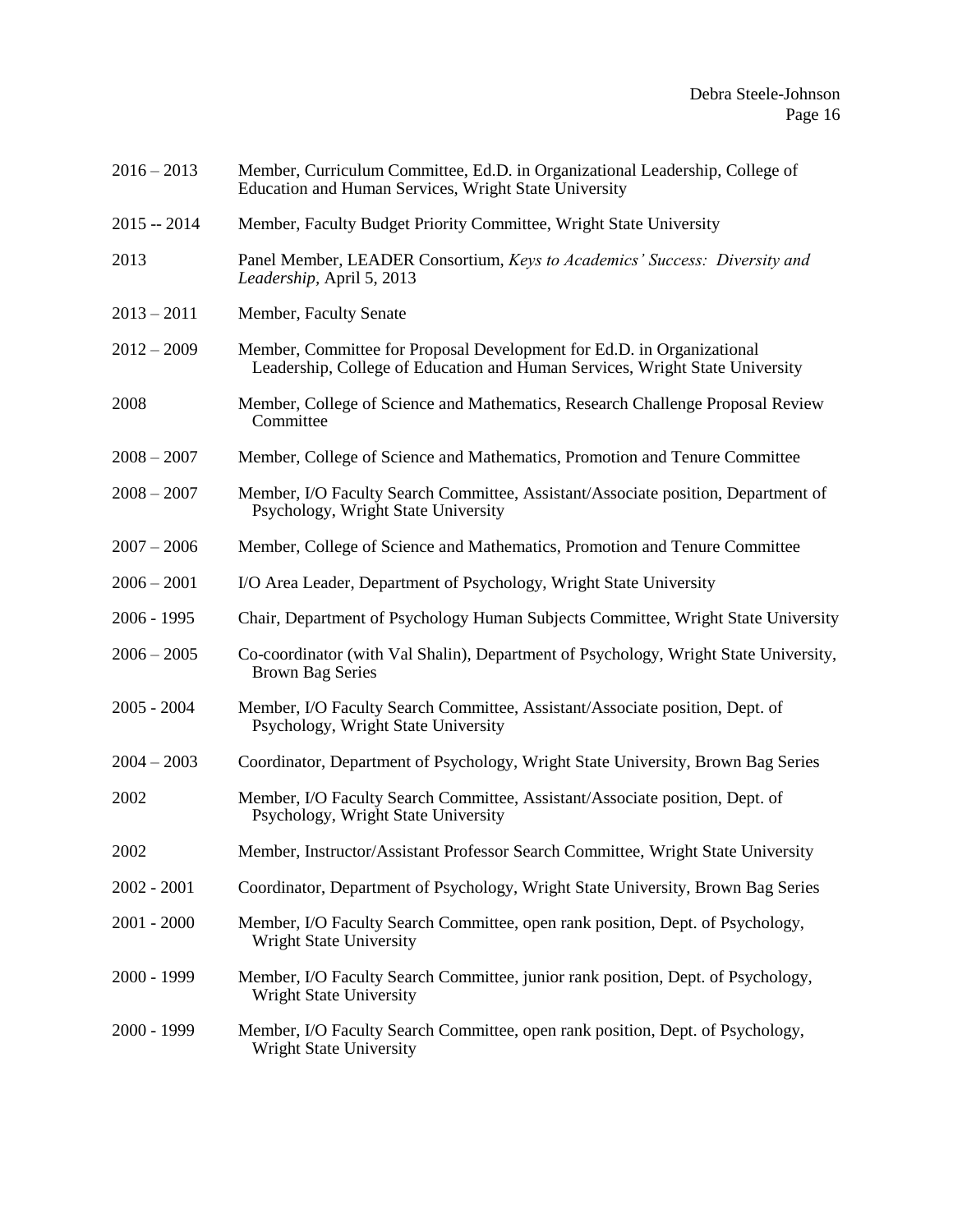### **Professional:**

| $2015 - 2014$ | <b>SOCHE Fellow</b>                                                                                                   |
|---------------|-----------------------------------------------------------------------------------------------------------------------|
| $2016 - 2012$ | Reviewer, WSU Women in Science Giving Circle, Research Grants Committee                                               |
| $2014 - 2013$ | Member, Steering Committee, WSU Women in Science Giving Circle                                                        |
| $2010 - 2009$ | Facilitator, SIOP Community of Interest: Multigenerational Issues in the Workplace                                    |
| 2009          | Reviewer, APA Science Directorate, Disseration Research Award                                                         |
| $2006 - 2004$ | Chair, SIOP Small Grants Program                                                                                      |
| 2002          | Member, William A. Owens Scholarly Achievement Award Committee, Society for<br>Industrial and Organization Psychology |
| $2002 - 2001$ | Member, Information Technology Committee, Academy of Management, Human<br><b>Resource Division</b>                    |

### **CONSULTING ACTIVITIES (since 2000)**

| $2014 - 2010$ | Junior League, Dayton Chapter |
|---------------|-------------------------------|
|---------------|-------------------------------|

2006 - 2005 Organizational Consulting, Morgan Services

# **DISSERTATION COMMITTEES CHAIRED**

- Kelly, Darrell. Active Learning: An examination of key components. Ph.D. dissertation defended. July 2016.
- Gore, Truman. The Role of Goal Hierarchies in Understanding Goal Progress and Burnout. Ph.D. dissertation proposal defended. April 2016.
- Steinke, Julie. The role of socialization in team effectiveness. Ph.D. dissertation defended. July 2014.
- Peyton, Elizabeth. Shared leadership in team-based learning classroom teams and its relationship to decision making quality. Ph.D. dissertation defended. April 2014.
- Kalinoski, Zach. Examing implicit and explicit aspects of ethical reasoning on counterproductive work behaviors. Ph.D. dissertation. June 2012.
- Narayan, Anu. Role of assigned team goal, task type, and team composition on the relationship between individual difference factors and individual self set goals in ad-hoc teams. Ph.D. dissertation. August 2008.
- Palumbo, Mark V. Cognitive ability, job knowledge, and stereotype threat: When does adverse impact result? Ph.D. dissertation. August 2007. Co-chaired with Valerie Shalin
- Heintz, Jr., Paul. Social loafing, facilitation, and compensation: Exploring the role of control theory. Ph.D. dissertation. August 2005.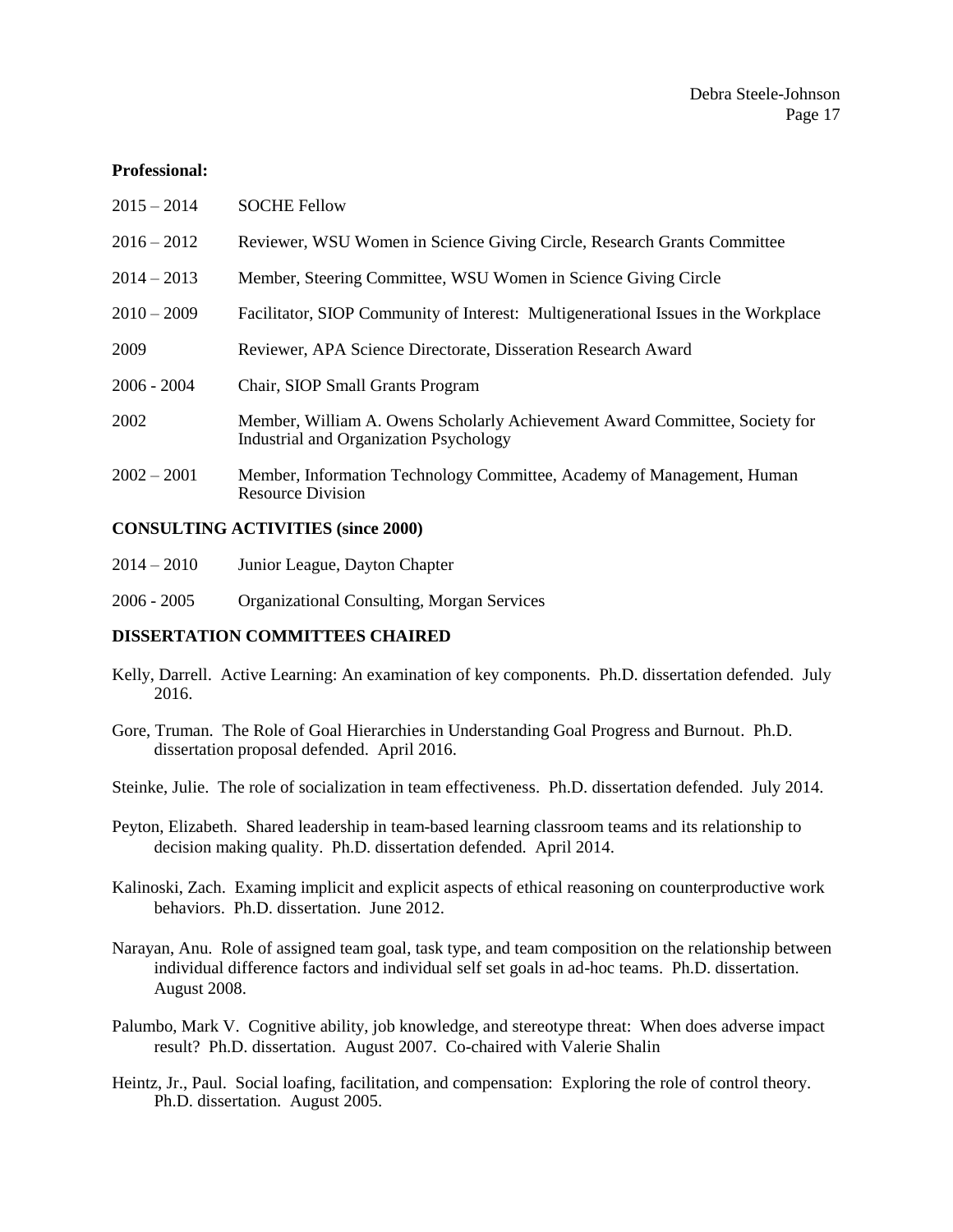- Mangos, Phil M. Attentional and volitional influences in multiple-emphasis training: Evidence for proactive and reactive task strategies. Ph.D. dissertation. March 2003.
- Eyring, James David. A control theory approach to motivation: Integrating individual difference factors. Ph.D. dissertation. October 1994.
- Pieper, Kalen Frances. The effect of tenure on validity coefficients: A skill acquisition perspective. Ph.D. dissertation. December 1993.

# **THESIS COMMITTEES CHAIRED**

- Wylds, Katherine. Role of self-efficacy and anxiety in resilience effects on performane and well-being. Proposal approved. April 2016.
- Bashore, Daniel. Congruence between implicit leadership and followership theories. Proposal approved. July 2016.
- Etherton, Kent. Effects of self-efficacy performance discrepancies (SPDs) on effort and performance. Proposal in development.
- Kelly, Darrell. Who gives the bad news: A study on the locus of psychological contract breach. May 2014.
- Gore, Truman. Goal oientations and self-efficacy interactions on self-set goal level. April 2014.
- Michael, Brian. Effects of visualization on academic performance in college students. July 2012.
- Peyton, Beth. An Examination of CEO emotion's relationship with organization-level performance. June 2012.
- Steinke, Julie. Team conflict and effectiveness in competitive environments. M.S. thesis. June 2011.
- Keller, Matt. Relationships between organizational variables and the inclusive language used by leader. M.S. thesis. May 2011.
- Kalinoski, Zach. Error management training: Further tests of mediation and moderation. M.S. thesis. August 2009.
- Leas, Keith. The effects of Big 5 traits on error-encouraging and error-avoiding training. M.S. thesis. July 2009.
- Delgado, Kristin. Interactive effects of feedback type and feedback propensities on task performance. M.S. thesis. October 2005.
- Schwartz, Daniel. Effects of profit-sharing on measures of organizational performance. M.S. thesis. August 2005.
- Stokes, Charlene K. Gender effects in computer-based research. M.S. thesis. July 2004.
- Palumbo, Mark V. The mediating effects of task knowledge in the goal orientation task performance relationship. M.S. thesis. February 2004.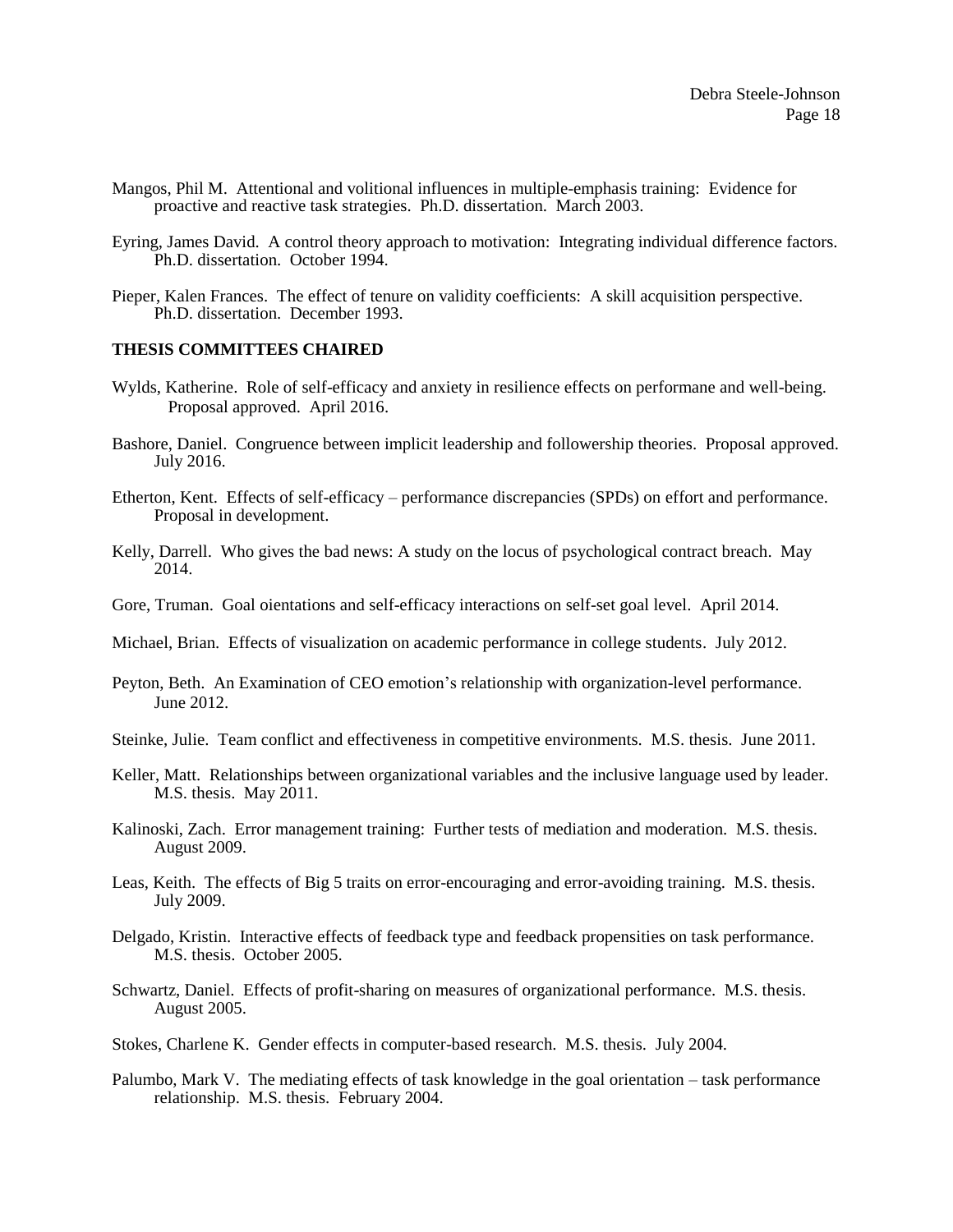- Sassoon, Lynn-Michelle. The influence of action/state orientation and procrastination on performance. M.S. thesis. August 2003.
- McElroy, Courtney. Goal orientation effects on cognitive appraisals moderated by task demands. Undergraduate Honor's thesis. June 2003.
- Heintz, Jr., Paul. The main and interactive effects of state and trait goal orientations on performance. M. S. thesis. June 2001.
- Rainey, Maureen L. Increasing team effectiveness through schema communications. M.S. thesis. November 2000. (co-chaired with Joan Rentsch, University of Tennessee)
- Menard, Darcy M. Team member schema similarity: Measuring the seemingly unmeasurable. M.S. thesis. May 2000.
- Mangos, Phil M. Effects of goal orientation and error-based learning on training outcomes. M.S. thesis. July 1999.
- Walton, Peggy M. The influence of extrinsic events on intrinsic motivation: An examination of the empowerment process. M.A. thesis. August 1995.
- Hyde, Belinda Gaye. Distinctions between public and private personal goals: Examining factors constraining personal goals. M.A. thesis. August 1995.
- Pieper, Kalen Frances. Moderating effects of self-efficacy on the feedback sign performance relationship: A control theory perspective. M.A. thesis. February 1992.
- Eyring, James David. A cross-level units of analysis approach to individual differences in skill acquisition. M.A. thesis. December 1991.

#### **DISSERTATION COMMITTEE MEMBERSHIPS**

- Lippa, Katherine. Cognition of shared decision making: The case of multiple sclerosis. Ph.D. dissertation. May 2016.
- Dean, Suzanne. Empirically derived v. Theoretically derived predictors of jobperformance. Ph.D. dissertation. January 2016.
- O'Brien, Erin. Development of a Test for Targeting Differential Item Functioning. Ph.D. dissertation. January 2015.
- Wright, Corinne. The Logic of Information Sharing in Higher Education: An Assessment of the Student User Experience. Ph.D. dissertation proposal defended. May 2013.
- VanDixhorn, Katie. The effects of tokenism and tenure on performance. Ph.D. dissertation. December 2013.
- Culbertson, Jason, A supplemental predictor of academic success: Perceived instructor support. Ph.D. dissertation proposal defended March 2013.

Clark, Patrick. The effects of multicollinearity in multilevel models. Ph.D. Dissertation. June 2013.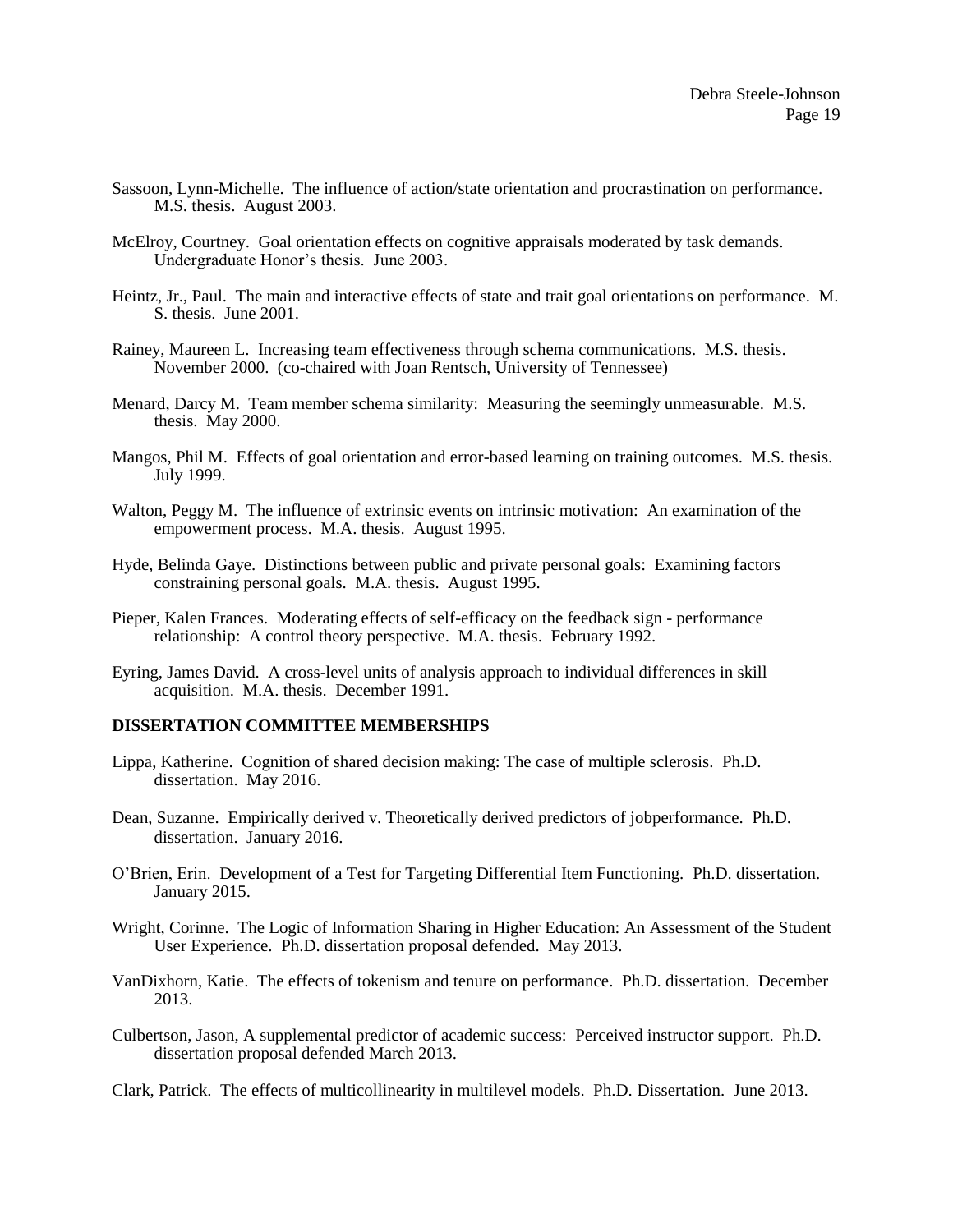- Dowling, Pam. The effect of story structure on memory for technical instructions. Ph.D. dissertation. November 2009.
- Lerner, Liza. Role of enriched representations in collaborative planning process. Ph.D. dissertation. May 2009.
- Tristan, Esteban. Measuring applicant faking with job desirability: Prevalence, selection, and measurement issues in an applied sample. Ph.D. dissertation. October 2008.
- Thompson, Chad. Personal characteristics and the impact of transformational leadership behaviors on follower outcomes. Ph.D. dissertation. March 2008.
- Hutton, Robert. An exploration of dynamic goal management in complex, open work environments. Ph.D. dissertation. Proposal approved December 2005.
- Rasmussen, Louise. The effects of representational format and discourse principles on the production and comprehension of temporal order. Ph.D. dissertation. August 2007.
- Murphy, Michael R. Cognitive busyness and the performance cue effect. Ph.D. dissertation. August 1991.
- Woods, Paul. An empirical study of the effect of a decision support system on participative decision making intent. Ph.D. dissertation. March 1991.
- McCulloch, M. Effects of practice, feedback, and self-efficacy on in-basket performance. Ph.D. dissertation. August 1990.
- Perlow, R. Transfer of training: An integrative model. Ph.D. dissertation. June 1990.
- Turban, Daniel. B. Influences of supervisor affect on the expected leader-member exchange, the performance evaluations and the working relationship with the subordinate. Ph.D. dissertation. July 1989.

# **THESIS COMMITTEE MEMBERSHIPS**

- Crowe, Peter. M.S. thesis. Effects of simulated teammates on individual team member learning. Proposal in development. May 2016.
- Camus, Kelly. M.S. thesis. Once Careless, Always Careless? Temporal and Situational Stability of Insufficient Effort Responding (IER). November 2015.
- Gibson, Anthony. M.S. thesis. Stop with the questions already! The effects of questionnaire length and monetary incentives on insufficient effort responding. Proposal approved August 2015.
- Houston, Devin. M.S. thesis. Factors inhibiting academic achievement in minority students. Proposal approved 2015.
- Newman, Megan, M.S. thesis. The Development of Shared Schemas in an Emerging Domain. Proposal approved August 2014.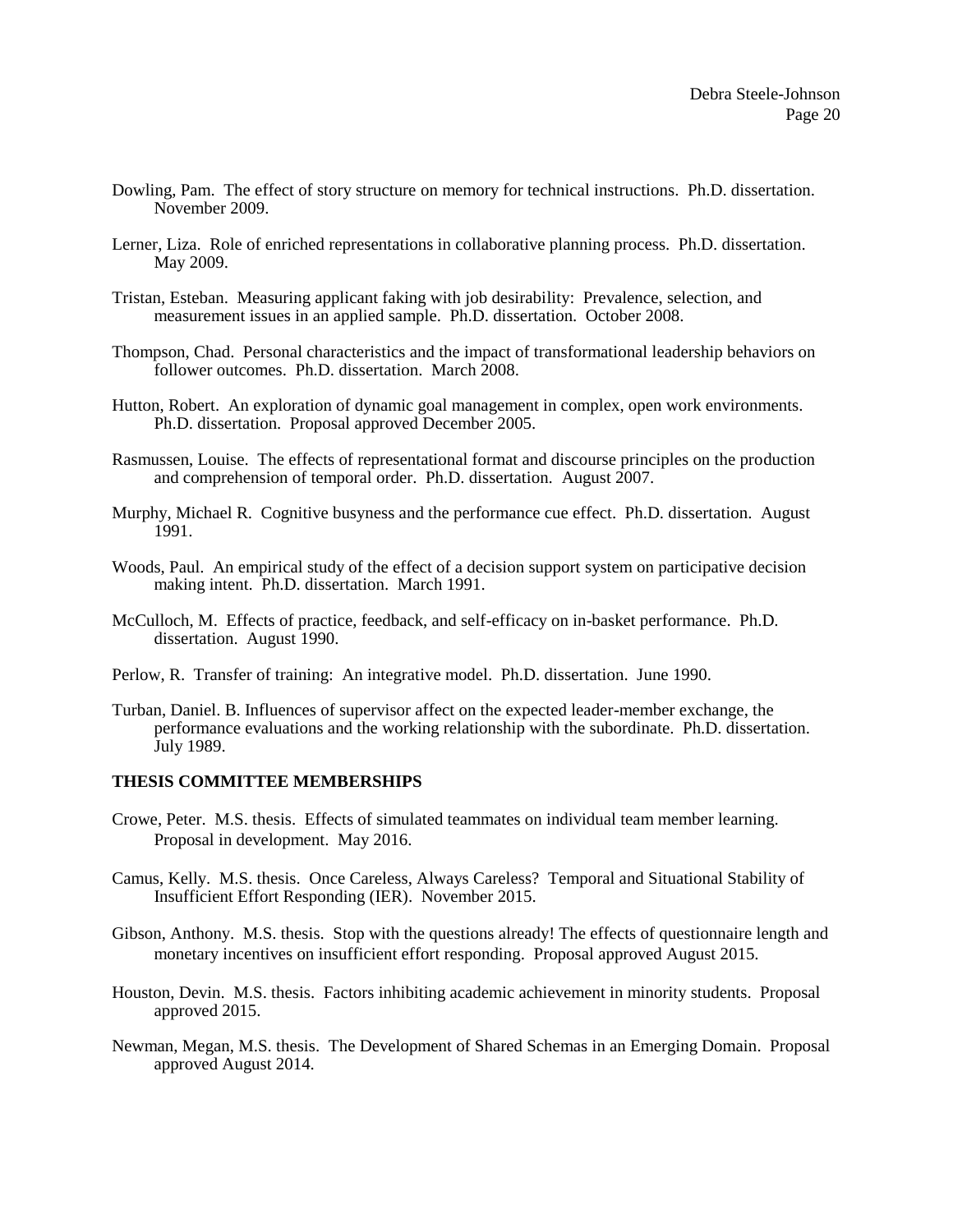- Hernandez, William. M.S. thesis. Minority bias in supervisor ratings: Comparing subjective ratings and objective measuers of job performance. December 2012.
- Robinson, Eric. The role of deliberate behavior in expert performance: The acquisition of information gathering strategy in the context of emergency medicine. M.S. thesis. December 2011.
- Wright, Corinne. The decision to pursue self-interests: The cross-cultural implications at the individual level. M.S. thesis. April 2011.
- Clark, Patrick. An Examination of Power and Type I Errors for Two Differential Item Functioning Fit Indices. M.S. thesis. June 2010.
- O'Brien, Erin. Do applicants and incumbents respond to personality items similarly? A comparison using an ideal point response model. M.S. thesis. January 2010.
- Filipkowski, Jenna N. Measuring conscientiousness with explicit and implicit measures. M.S. thesis. November 2009.
- Van Dixhorn, Kathryn G. Applicant sex and racial group differences in response distortion. M.S. thesis. Proposal approved November 2009.
- Reichelderfer, Angela. Positive eugenics: A new hope in the treatment of comorbid substance addiction. Proposal received October 2008. (No approval meeting in Humanities.)
- Copeland, Derek. Cutoff values and power of the Differential Functioning of Items and Tests (DFIT) Framework when applied to the Generalized Graded Unfolding Model (GGUM) M.S. thesis. Proposal approved September 2008.
- Dean, Suzanne Rosenberg. How Openness to Experience and Prejudicial Attitudes Shape Diversity Training Outcomes. M.S. thesis. April 2008.
- Thompson, Chad. Implicit theories go applied: Conception of ability at work. M.S. thesis. August 2006.
- Behymer, Kyle J. Integrating temporal information with configural displays. M.S. thesis. October 2005.
- Dowling, Pam. Verb acquisition and use in an instructional context. M.S. thesis. June 2005.
- Leasher, Megan. K. Attribution and disability in the personnel selection process. M.S. thesis. April 2004.
- Bricker, Julie. Effect of expertise on the production of written instructions. M.S. thesis. March 2004.
- Bell, Nichole. Laparoscopic cholecystectomy: What visual scan patterns can tell us about expertise. M.S. thesis. Proposal approved November 2003.
- Zircher, Andrew. A study of self-determination in college students enrolled in university honor's classes. M.A. thesis. November 2003.
- Wright, Marianne. Personality and performance: What is the role of negative affectivity? M.S. thesis. September 2003. (University of Lethbridge, Alberta, Canada)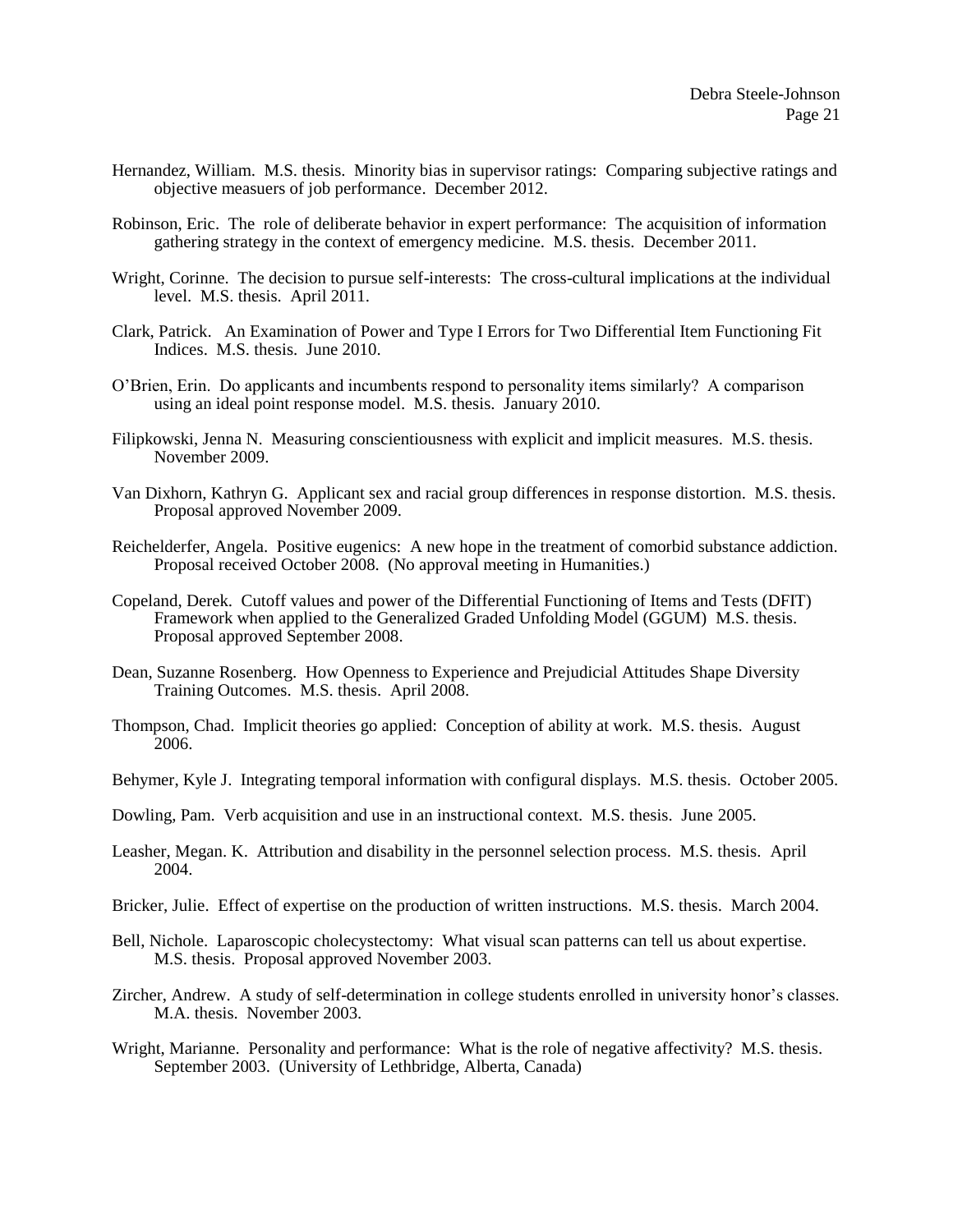- Rasmussen, Louise. Representing qualitative temporal relationships: Temporal marking and its implications for planning/scheduling support systems. M.S. thesis. May 2003.
- Tristan, Esteban. The effects of faking on big five personality measures: An examination of differential effects according to job type. M.S. thesis. December 2002.
- Pongonis, Anna. Cultural differences and expectations about teamwork. M.S. thesis. May 2001.
- Welsh, Amber. An integrative framework for evaluating escalation of commitment. M.A. thesis. August 1995.
- Murphy, Michael R. On the comparative accuracy of the usage of types of schema and their differential effects on personnel decision-making. M.A. thesis. September 1989.
- Rosenberg, S. S. Behavioral and affective response to self-directed attention, outcome expectancy, and outcome attribution. M.A. thesis (Social). December 1988.

### **QUALIFYING EXAMINATION COMMITTEES CHAIRED**

- Bashore, D., Reading list approved August 2017.
- Gore, T. Completed January 2015.
- Kelly, D. Completed February 2015.
- Michael, B. Reading list approved February 2013.
- Peyton, E. Completed January 2013.
- Steinke, J. Completed December 2011.
- Leas, K. Completed July 2010
- Kalinoski, Z. Completed June 2010
- Delgado, K. Completed September 2006.
- Palumbo, M. Completed September 2005.
- Stokes, C. Completed August 2005.
- Sassoon, L. Reading list approved July 2004.
- Narayan, A. Completed November 2003.
- Heintz, P. Completed October 2003.
- Mangos, P. Completed May 2000.
- Beauregard, R. Completed July 1998.

### **QUALIFYING EXAMINATION COMMITTEES: MEMBER**